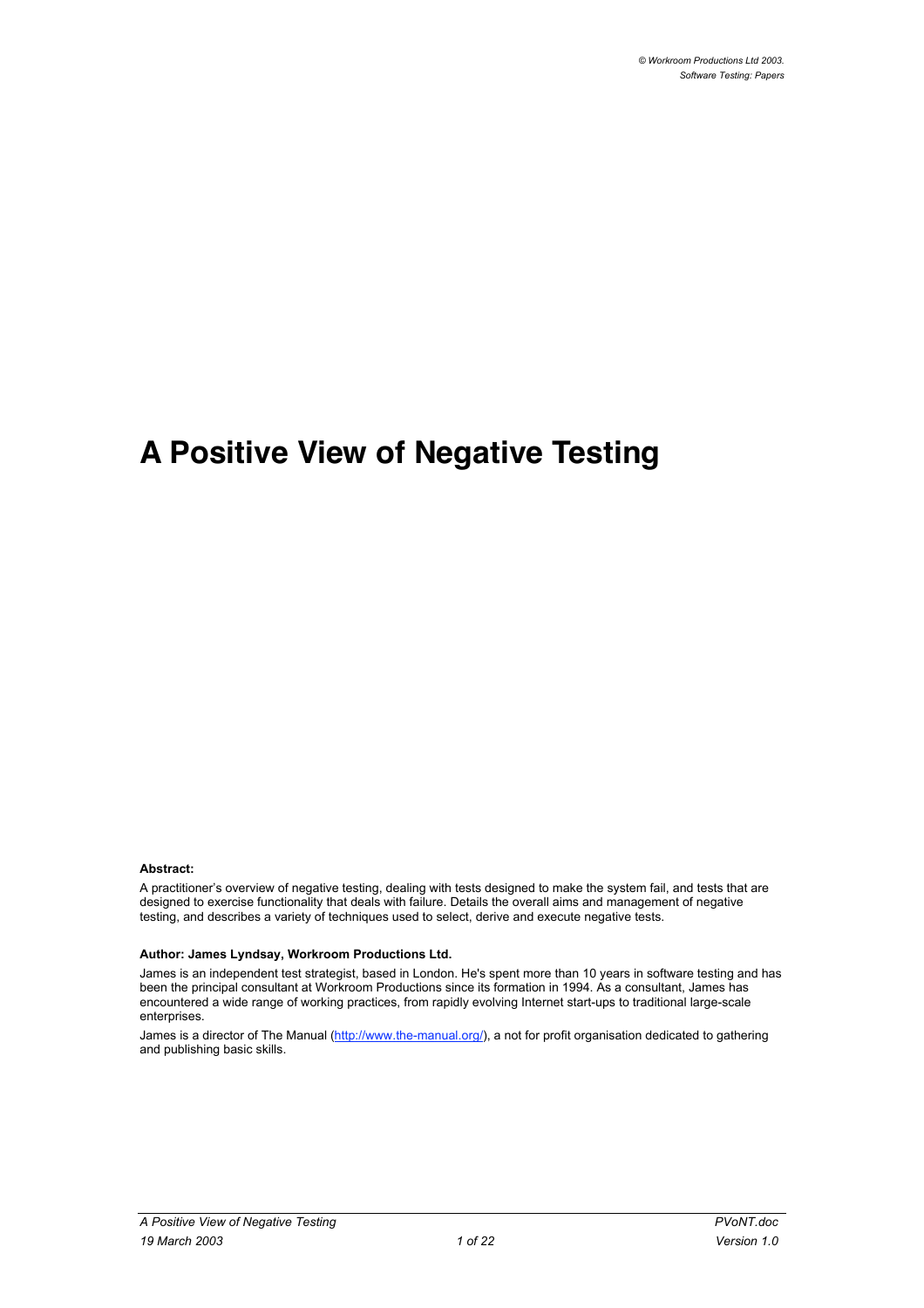# 1. Contents

| $\mathbf{1}$ . |  |
|----------------|--|
| 2.             |  |
| 3.             |  |
| 4.             |  |
| 5.             |  |
| 6.             |  |
| 7.             |  |
| 8.             |  |
| 9.             |  |
| 10.            |  |
| 11.            |  |
| 12.            |  |
| 13.            |  |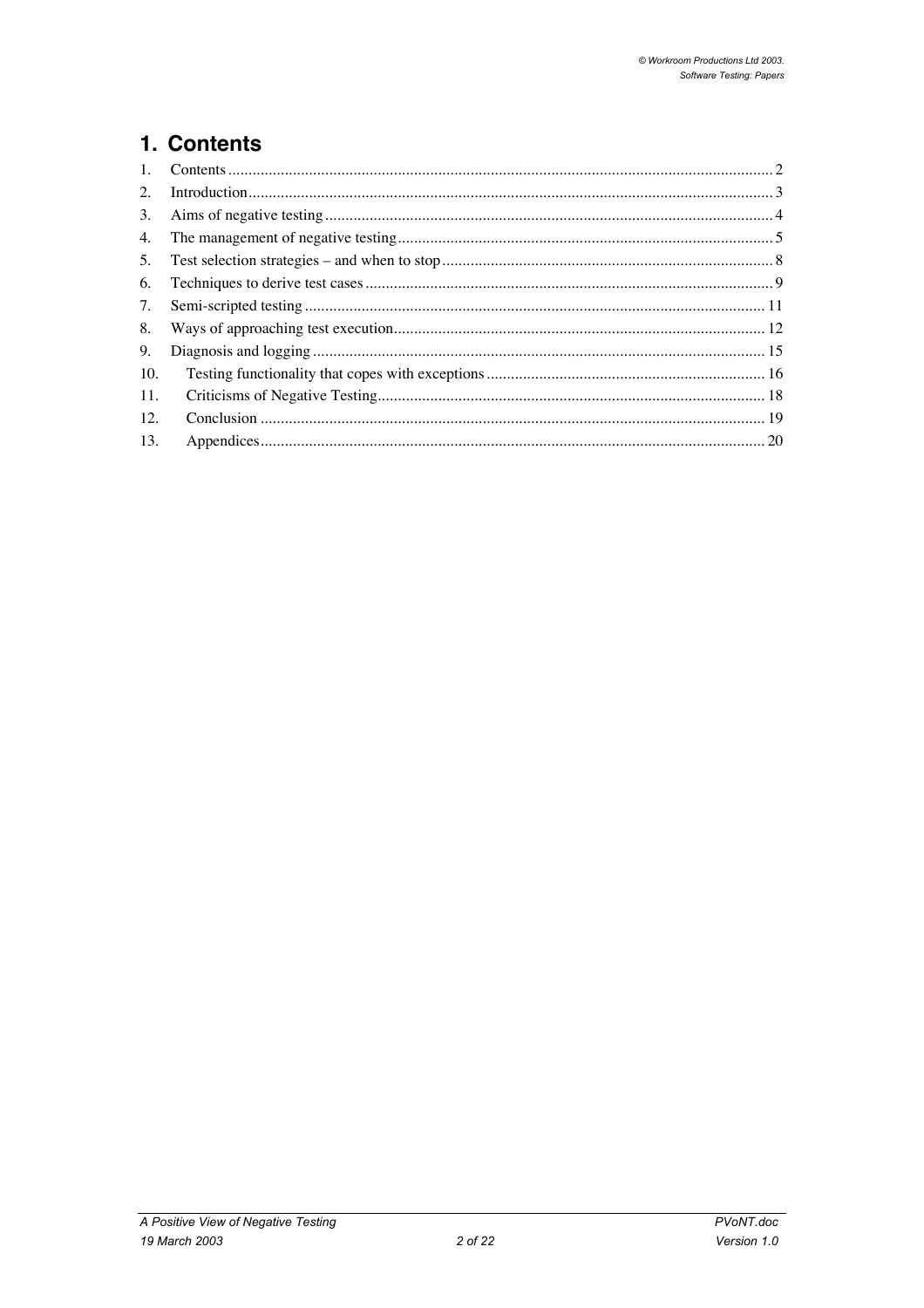# **2. Introduction**

This paper is a practitioner's overview of negative testing. It is based on experience and observation, rather than a formal study or a comprehensive survey of existing literature, and its intention is to provoke thought and discussion, whatever the reader's level of experience.

Some approaches to testing recommend that the purpose of the test team is to show, to a level of confidence, that a system works. Negative testing does the opposite; it seeks to show that software is not working, to dig and probe through the external weaknesses until it finds just the right way of making a bad situation worse, to hurt the system and watch it heal, or die.

The two approaches are complementary, but have entirely different aims.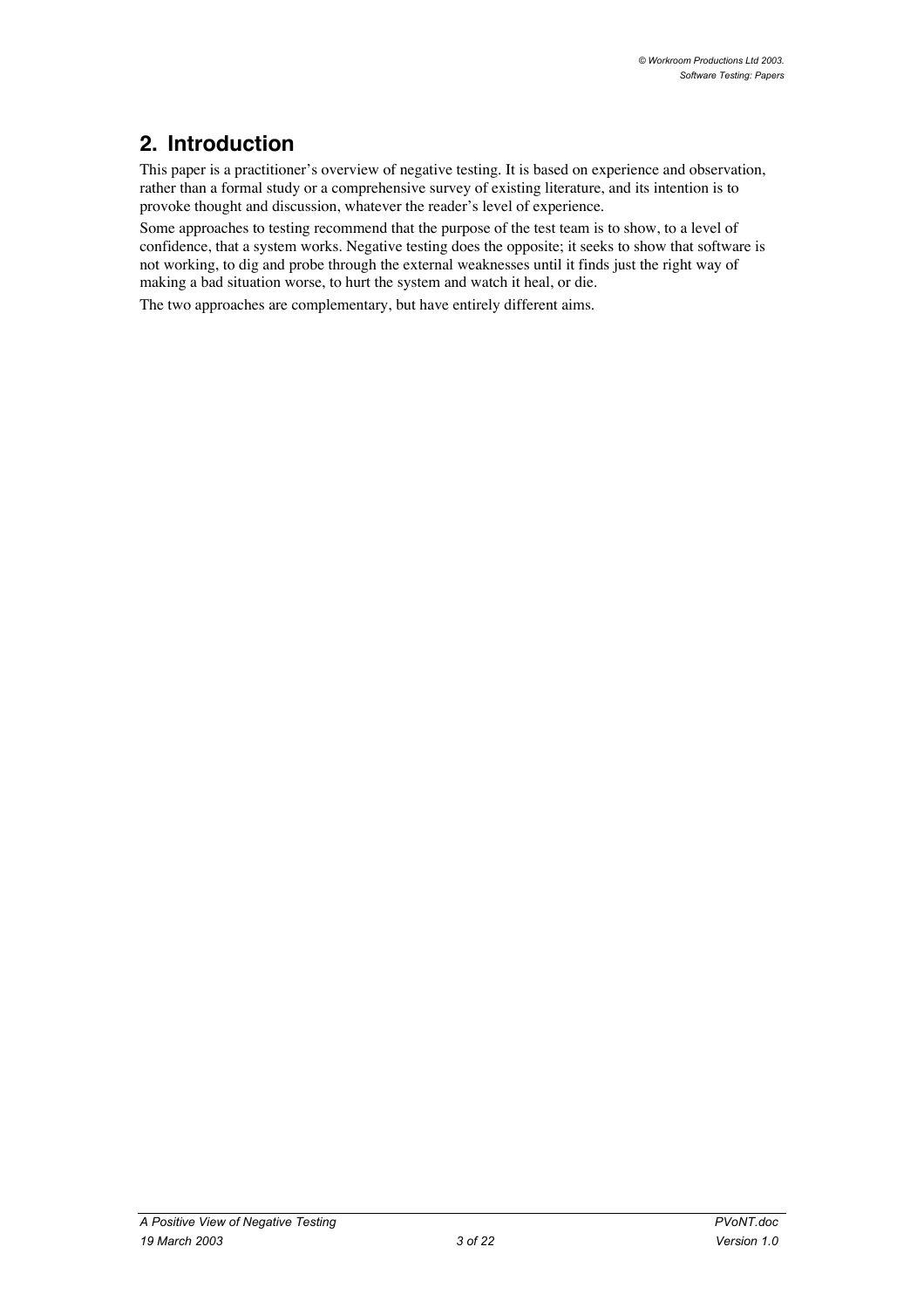# **3. Aims of negative testing**

The British Standard definition of negative testing in BS7925-1 [2] is taken from Beizer [3] and defines Negative Testing as *Testing aimed at showing software does not work*. This can lead to a range of complementary and competing aims;

Discovery of faults that result in significant failures; crashes, corruption and security breaches Observation and measurement of a system's response to external problems Exposure of software weakness and potential for exploitation

While a fair definition, it is far from being generally accepted. 'Negative Testing' is a term that is redefined site-by-site, and sometimes even team-by-team. A common way that practice differs from the (British Standard) definition is that it includes tests that aim to exercise the functionality that deals with failure;

Input validation, rejection and re-requesting functionality (human input and external systems) Internal data validation and rejection

Coping with absent, slow or broken external resources

Error-handling functionality i.e. messaging, logging, monitoring

Recovery functionality i.e. fail-over, rollback and restoration

This paper will deal with tests designed to make the system fail, and tests that are designed to exercise functionality that deals with failure.

#### **Strategic Directions**

There are often further aims of negative testing that do not set the scope of the activity, but nevertheless dictate the choices made in designing and running the tests. These can include:

Prompt exposure of significant faults Learning about function through the study of dysfunction Verification (and possible enhancement) of risk model\* used to prioritise testing Documentation of common failures, characteristic symptoms, and running fixes

\*See below for further information on risk models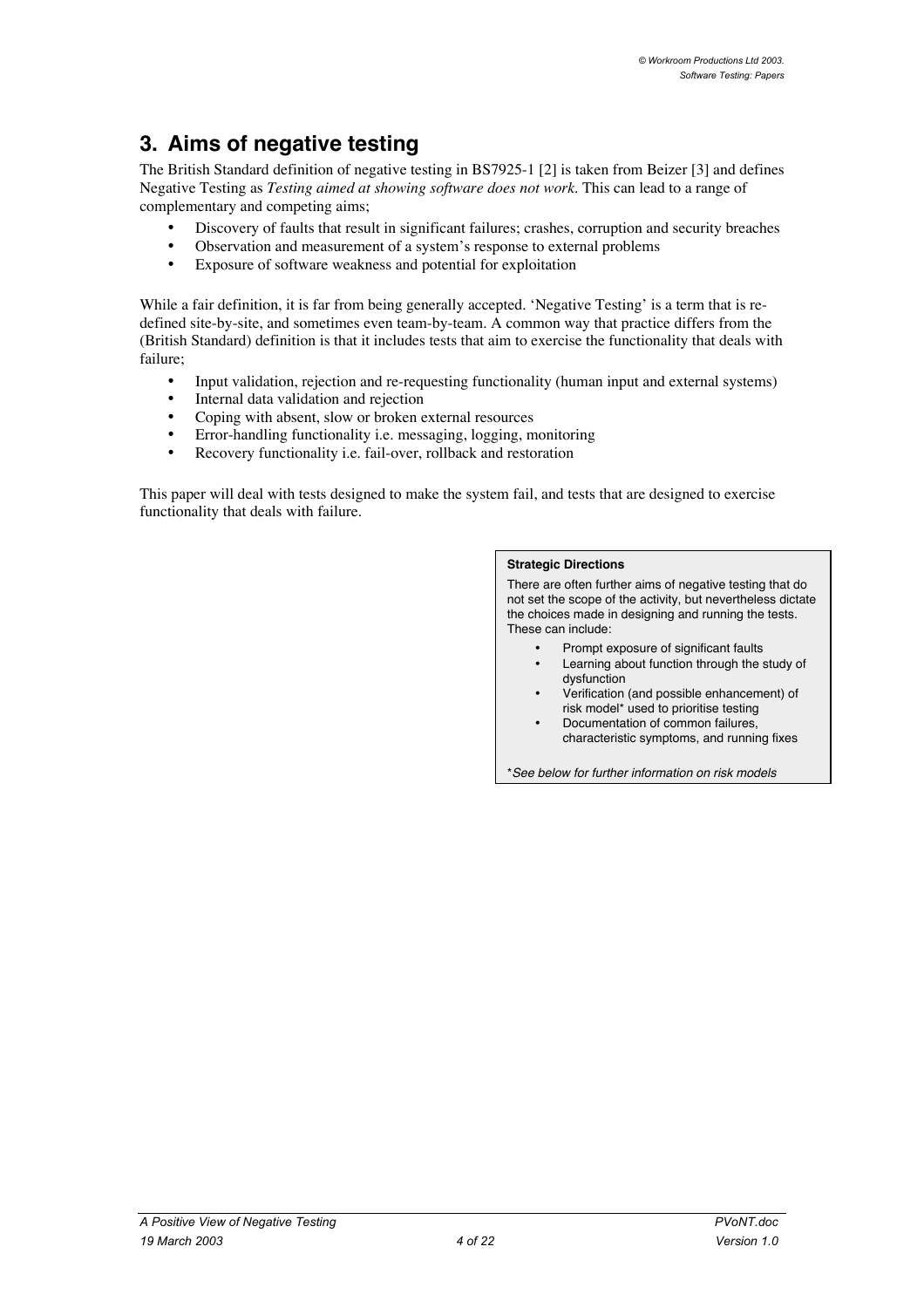# **4. The management of negative testing**

Testing as a whole is reactive, open-ended, and hard to value before it has been done. Much of the blame for this can be laid at the door of negative testing – which is why, although it is an integral part of many different approaches, it is sometimes explicitly excluded from the scope of testing.

The following sections describe a way to budget, plan and support negative testing, and discuss the ways that scripted and exploratory approaches differ.

## **4.1. Budgeting and estimation**

Estimation is an acquired skill based on a wide range of assessments outside the scope of this paper, and the process of estimation may be more valuable than the estimate itself. Estimating the time and money needed for negative testing needs a three-part approach, where each part has its own balance between planned costs and the potential to invest in new testing when necessary.

### **4.1.1. Scripted tests and up-front investment**

Some negative tests can be derived from formal techniques. These are often scripted and can be relatively simple to estimate in the usual granular fashion. Your estimates should reflect that 'negative testing' is not a simple, single phase, but spans – and could be included in – a range of activities.

Negative testing can compromise other tests, and may need a separate environment and specialised support. It can be greatly enhanced by custom tools and testability enhancements, and may need skills that do not currently exist in your test team. Scripted tests will lead to an understanding of some of these requirements, and should enable you to consider your investment in extra hardware, licenses, development and training.

### **4.1.2. Primary negative testing**

This is negative testing that concentrates on failure modes, observation of failure, assessment of the risk model and finding new, unknown problems. Formal techniques and checklists may allow some granular estimates, and failure mode analysis can indicate the test lab resources needed. Depending on planning and budgeting elsewhere in the project, it may be possible to find an overlap with analysis done for design and unit testing.

A proportion of the estimate will need to be based on the available resource and the expected return – bearing in mind that if resources are limited, an opportunity taken to do a negative test is an opportunity lost elsewhere.

### **4.1.3. Secondary negative testing**

This is testing that is found to be necessary after the start of the test cycle, and includes tests to find failures once a new exploit or weakness has been found, and diagnostic negative tests. You should also consider contingency for primary negative testing; tests in new areas, and tests in areas with new risks. Very little of this testing can be pre-planned. Like regression testing and re-testing, risk and available resource will limit the tests in which you can invest. It may be possible to derive an estimate from prior projects, or plan for flexibility based on (for example) the bug density found as the project moves on.

On a project with fixed budget or deadlines, these tests will replace others. Working out which tests to leave out needs some kind of assessment, and you should allow for time and resource to support this.

## **4.2. Planning**

Negative testing does not have a well-defined position in a waterfall or iterative process, and so is generally not seen as a distinct phase. Rather, it is a way of classifying some tests, and so directing part of the test effort.

Typically, negative testing is most often used during system and integration testing and is designed and performed by test professionals within those test teams.

Negative testing is an open-ended activity. As seen in the estimation section above, some elements of negative testing cannot be planned in any detailed way, but must be approached pro-actively.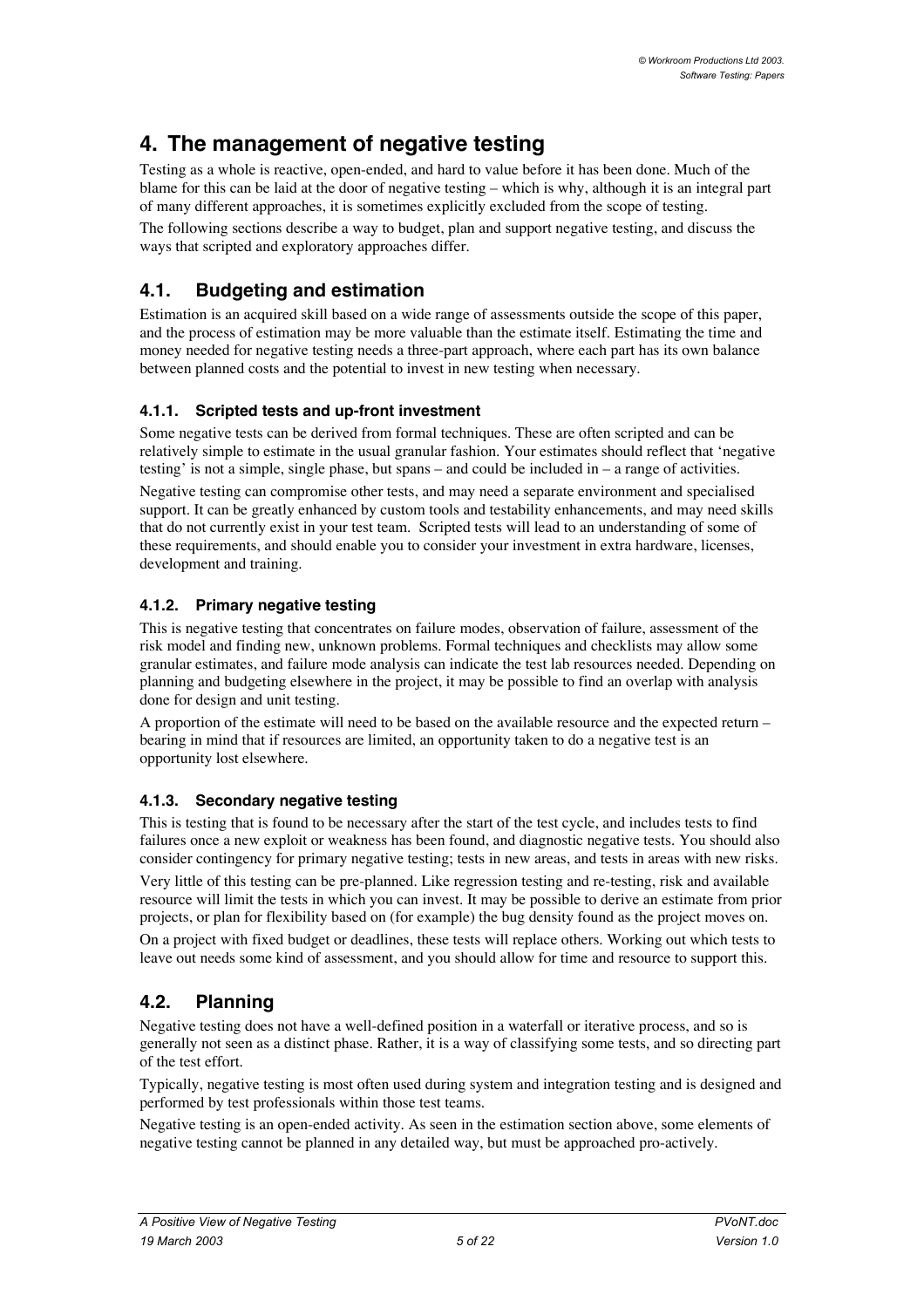### **4.2.1. Activities**

Negative testing activities include:

Formal design and execution of negative tests Designing and performing exploratory negative tests Assessing the risks and possible exploitations of a weakness Diagnostic tests and related problem logging Communication within the team of exploits and weakness

#### **4.2.2. Scheduling and staffing**

The ability to break software is an important and hard-won skill, and so career testers make the most effective negative testers. Their skills cannot be well used before the system is integrated into some sort of working whole, and should be used soon after. However, negative testing has its place in all phases of a project.

| Phase                                                          | Approach                                                                                                                                                                                                                                                                                                                                                                                                                        | Staffing                                                                                                                                                                                                                                                                                                                                                                                                                                 |
|----------------------------------------------------------------|---------------------------------------------------------------------------------------------------------------------------------------------------------------------------------------------------------------------------------------------------------------------------------------------------------------------------------------------------------------------------------------------------------------------------------|------------------------------------------------------------------------------------------------------------------------------------------------------------------------------------------------------------------------------------------------------------------------------------------------------------------------------------------------------------------------------------------------------------------------------------------|
| Requirements<br>analysis, system<br>design and unit<br>testing | Formal techniques can be used to derive<br>closed sets of negative tests. These should<br>match the exception handling and validation<br>functionality in the code<br>Analysis to derive the tests can itself expose<br>important flaws.                                                                                                                                                                                        | Designers and coders of a system will often<br>arrive at inventive ways of causing a failure.<br>and can be very effective at spotting<br>exploitations. However, their understanding<br>of the strengths of the design may reduce<br>their ability to spot weaknesses; negative<br>testing seeks conditions that have not been<br>considered during design and coding.<br>Test analysts may provide a valuable service<br>to designers. |
| System testing,<br>integration testing                         | Execution of scripted tests, and less-scripted<br>primary and secondary tests<br>React to weaknesses found<br>Assess risk and potential for exploitation<br>Diagnosis                                                                                                                                                                                                                                                           | Scripted testing may be done by less<br>experienced testers and partly automated<br>Exploratory testing done by experienced<br>testers                                                                                                                                                                                                                                                                                                   |
| User acceptance<br>testing, beta testing                       | Allows fair assessment of user-facing error<br>messages.<br>Can reveal up new mis-use cases.<br>Valuable input to further negative testing,<br>and can help to improve the test designers'<br>understanding of failure modes and<br>weaknesses.<br>May allow a near-live system to be pushed<br>beyond its performance limits, or tested for<br>fail-over or recovery (tests may need to be<br>scheduled away from general UAT) | Users may find a significant number of<br>failures as they use the software for the first<br>time. However, these are not found by<br>design, and the users will typically not stray<br>from a working path once it has been found<br>in UAT<br>Restricted use and internal error handling<br>may reduce opportunity for UAT/beta testers<br>to observe problems.<br>Specialist testers needed to put the system<br>under stress.        |

The following table sets out some of the scheduling and staffing considerations, broadly split by phase.

### **4.2.3. Exclusion**

Negative testing is sometimes explicitly excluded from unit testing and user acceptance testing. However, its aims are useful throughout the life of a project, and any exclusion should be based on a sound assessment of risk and supported by an effective re-assignment of the work. It is all too easy for contracts and strategies to exclude it in order to shift responsibility, and for planners to ignore it because it is hard to plan. If it is explicitly excluded, it helps to have some sort of definition that seeks to limit its open-endedness, as it can become a bucket for all the tests that nobody wants to take responsibility for.

## **4.3. Support**

Negative testing can be helped by good tools, and can be hindered by a poor political environment. However, the most important element is to support the task by having appropriate skills within the team, and encouraging the team and its members to improve those skills.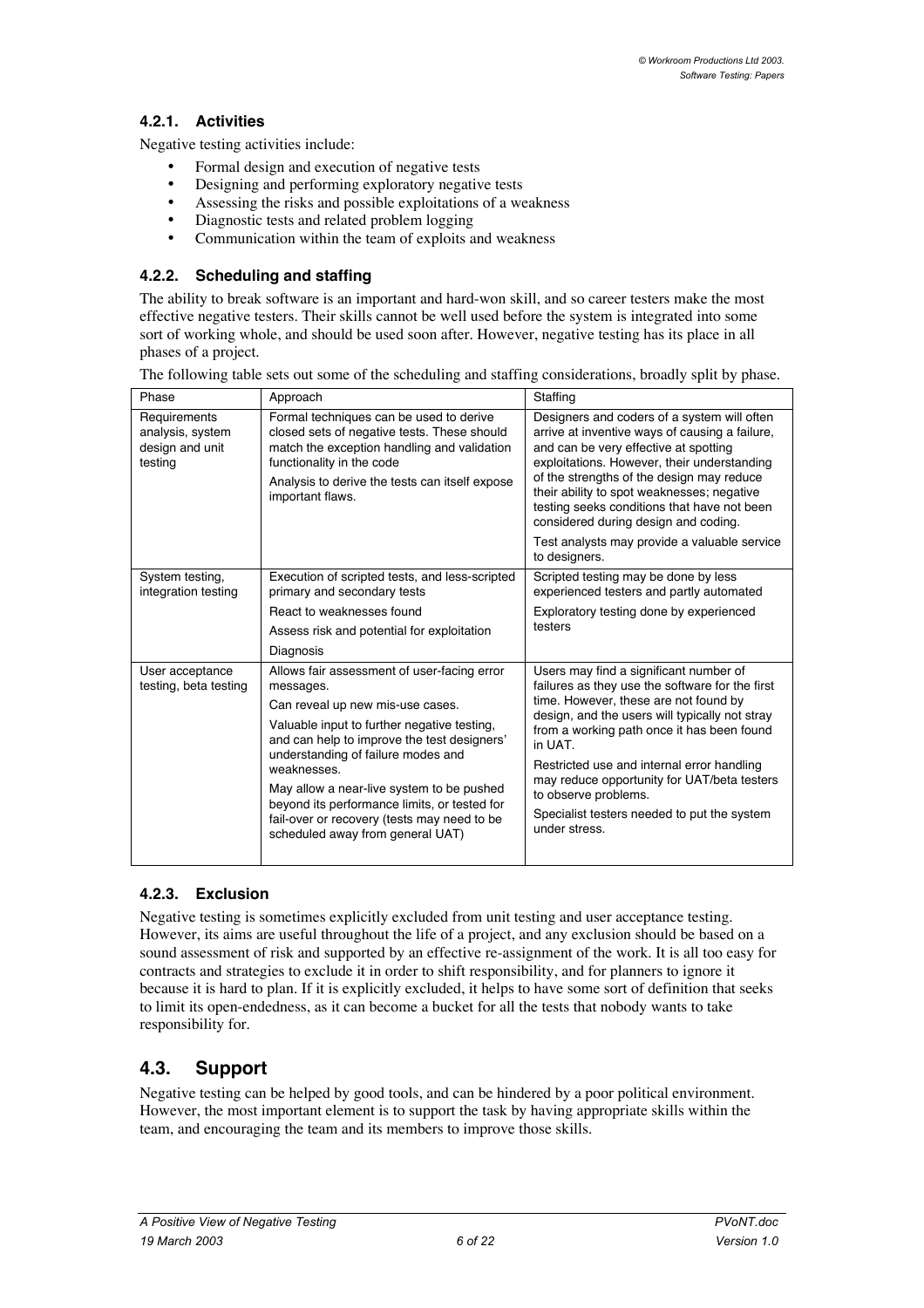### **4.3.1. Tester skills and support for ongoing improvement**

Although experience is important to negative testing, any test team can get better at negative testing over time, as members learn about characteristic weaknesses and exploitations, and gain an understanding of the way that the system works and of the breadth of tests that can be applied. This improvement needs to be encouraged if it is going to be sustainable. Managers need to take an active role in enabling the following:

Skills transfer within the team, particularly the more 'intuitive' skills from experienced and effective testers. Pair-testing allows the skills, models and strategies of 'intuitive' testers to be observed at close hand by other members of the team, who may absorb those skills, or use them as a basis for further techniques.

Knowledge transfer within the team, particularly with regard to weakness and exploitations. Knowledge transfer into the team from designers and coders regarding the implementation and architecture of the system

Use of ideas, perspectives and analogies from outside the project; books, analogies, training and conferences.

### **4.3.2. Technical support**

Technical support falls into four areas;

Negative testing, like performance and stress testing, may need its own environment to avoid compromising other test work

Tools can make negative testing simpler and faster, and can allow perspectives that would be impossible without a tool. However, such tools also tend to be custom-built – and budget may need to be earmarked early in the project

Testability requirements can also make negative testing much simpler, but it can be hard to correctly identify those requirements. Requirements definition is helped by an up-front effort, perhaps concentrating on characteristic failures and instrumentation that would help identification and diagnosis

Co-operative support from coders and designers can reveal weaknesses and exploitations that might not be obvious to a black-box tester

#### **4.3.3. Political support**

As testers, we're professional pedants. We nitpick, find fault, assess the details rather than the vision. The idea that someone should deliberately spend their time trying to break the system in increasingly esoteric ways will seem extraordinary to many people outside the test team.

Negative testing needs political support if it is to remain effective and valuable – and many test managers are already well versed in providing this kind of support. Indeed, some avoid the term 'negative testing' entirely, feeling it is too 'negative'.

Whatever the approach, it is important that the business understands the value of the information produced by negative testing. Not only are testers often the first customer advocates that actually experience the integrated, working system, but the specialised skills of negative testing can reveal flaws that are fatal to a customer relationship, but may be seen only rarely in the rarefied world of software development.

It is just as important that the testers understand the value that the business places on that information. This understanding will not only motivate the team, but can help them to refine their test approaches and make an assessment of the value of faults and related tests. This is an important skill when choosing the most useful tests in limited timeframes.

## **4.4. Scripted or exploratory?**

Formal techniques for test derivation can be used for negative testing, and are effective during design and unit testing. However, in later phases, negative testing is reactive, open-ended (see box), and can be hard to execute (see box). The reductionist approach of most formal techniques can result in a large number of time-consuming tests, with no real idea of coverage. A significant proportion of negative testing in these late stages will be semi-scripted or exploratory.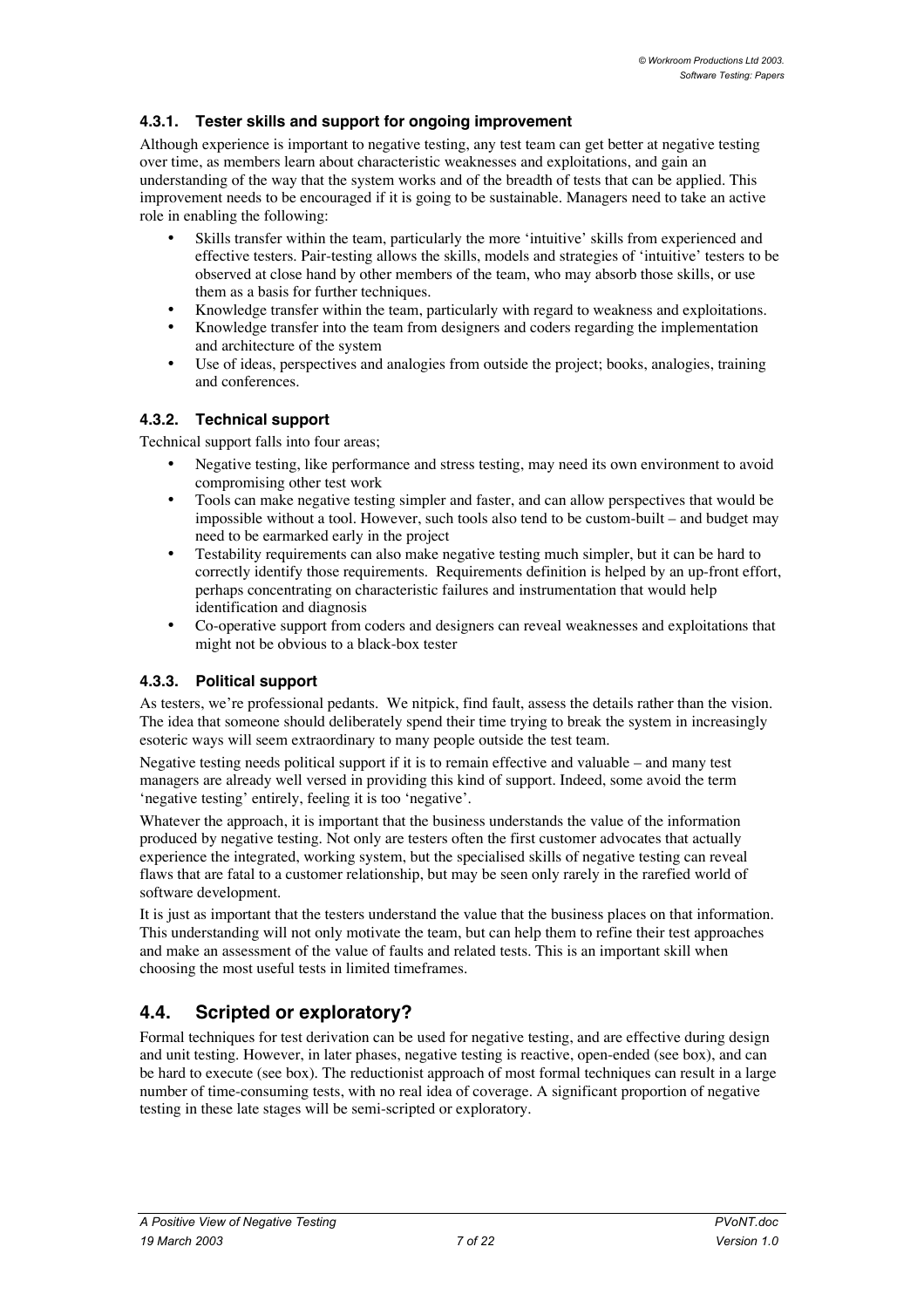## **5. Test selection strategies – and when to stop**

Test selection strategies guide the team in deciding which tests to plan and perform, and which to do first. Negative testing is open ended, and selection strategies need to deal with the way that one test may reveal a new set of more important tests. One way to do this is by choosing tests that allow broad and reliable observation of the system. The following approach is based on this heuristic;

Test the effectiveness and robustness of the exception handling system early – the results of later tests will depend on its reliability and accuracy.

Use a broad set of negative tests to observe the system from many different perspectives. This will help you verify and improve the risk model of the system that you may be using to prioritise other tests.

Explore the system, looking for potential weaknesses. Prioritise test effort to match. A **risk model** describes the known and expected product risks, and may also describe risks to the product. Some models are formally documented, while others are simply a shared understanding. The risk model is used to help design the system to deal with risks, and to help prioritise testing. One of the significant risks of risk-based testing is that the risk model itself is wrong, or incomplete.

Prioritise testing based on known exploitations. This can find bugs, or allow increased confidence that the system is robust. Malicious exploitations, and exploitations that tend to lead to a crash are good candidates for this early approach.

Prioritise testing based on known failure modes, particularly those where impact analysis indicates serious consequences.

Stray from the path, particularly if testing is going well, and you may expose unconsidered risks more quickly. Think about all the ways of making a system fail that are not simple paths, but conditions or conspiring events.

### **5.1. When to stop**

If deadlines and budget have some flexibility, the most obvious approach is to stop testing when you are no longer finding significant new issues. This assessment should always be backed up with an idea of how much of the system has been observed under test. You might use requirements-based or functionality-based measures.

In projects with firm deadlines, the information collected can be used to prioritise tests and justify any extension that may be required. The information can be given greater value and impact by aiming the tests at an assessment of failure modes and verification of the risk model.

Because negative testing is open ended, and can decrease coverage, test coverage (number!done/number!planned) is not a useful way to judge when it is best to stop.

#### **Negative testing is open-ended**

Just as the range of wrong or inappropriate answers is often much larger than the range of right answers, so the potential number of negative tests vastly exceeds the number of tests that look at acceptable input and actions. While it may be possible to use formal techniques to derive a limited number of tests to show that functionality works, the number of tests that could show that it does not is limitless.

Coverage in an open-ended set is hard to establish, as an upper bound cannot be found. Furthermore, strategies such as 'highest risk first' assume that the highest risk tests are already known, yet system problems can reveal a need for new tests that are more important than the existing tests. Negative testing has the potential to make coverage go down, as it can produce information about the inadequacy of the existing test set.

It is possible to use formal techniques to derive some closed sets of negative tests, particularly for exception handling functionality.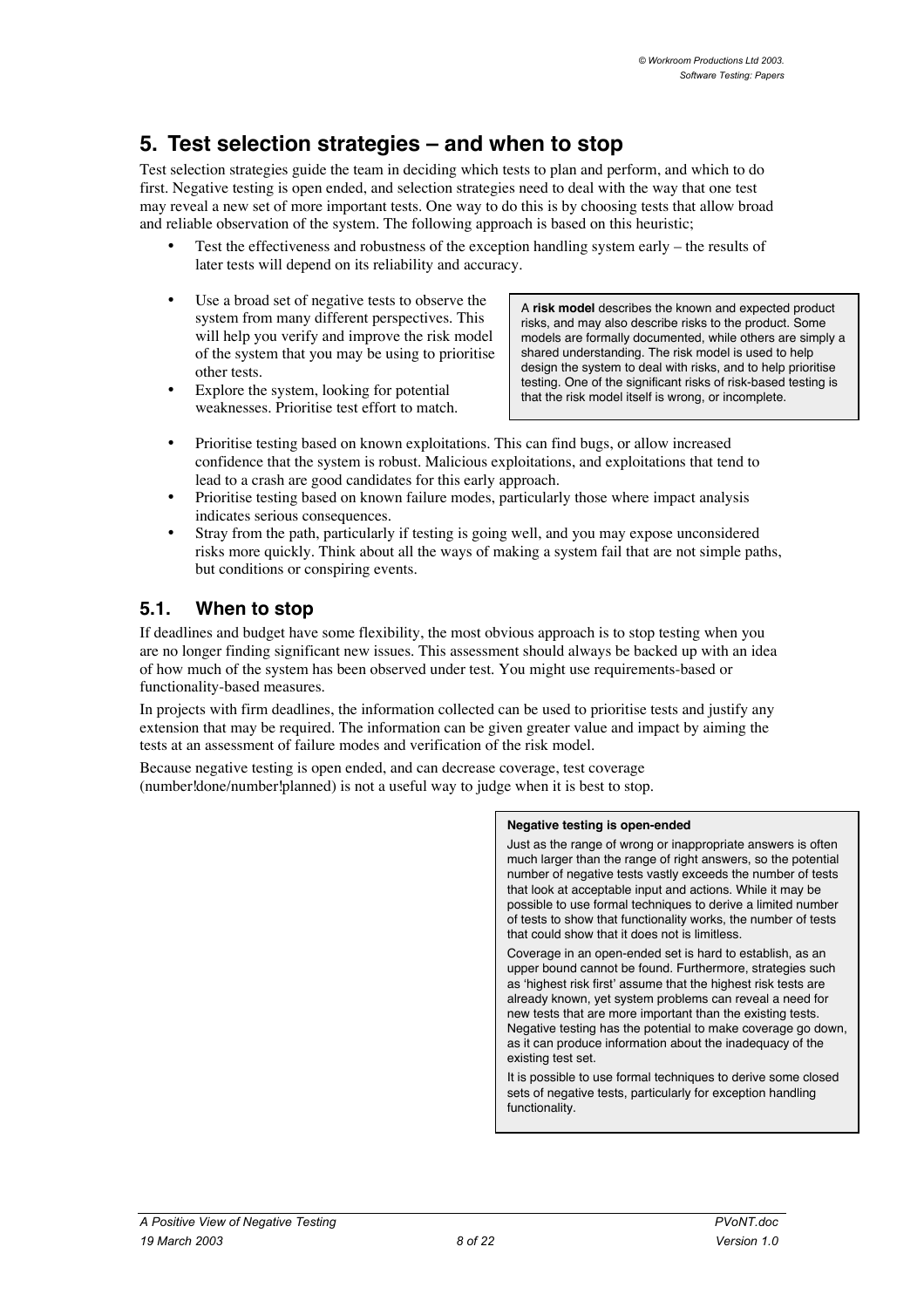# **6. Techniques to derive test cases**

Negative testing is not a test design technique, but rather an approach or a classification. It is possible to use many formal test design techniques to derive tests that can be classified as 'Negative Tests'. This section details the application of a variety of well-known techniques:

Boundary Value Analysis and Equivalence Class Partitioning State Transition testing Test against known constraints Failure Mode and Effects analysis **Concurrency** Use cases and mis-use cases

## **6.1. Boundary Value Analysis and Equivalence Class Partitioning**

These two techniques are based on input and output data, and an expectation of the system's behaviour.

Boundary Value Analysis (BVA) examines those data elements that can take a continuous range of values, using the requirements and design to predict boundaries where the system's behaviour changes. The idea is to produce three values – one on the boundary itself, and the other two either side (as close as quantisation permits). If the boundary is between valid and invalid ranges, the test case that uses the invalid value will be a negative test – for instance, using 66 in an age field that only accepts values from 18-65.

Equivalence Class Partitioning (ECP) looks at the range between the boundaries. Each member of a given equivalence class should, in the context of a known test, make the system do the same thing  $-$  so the tester does not have to test every value in an equivalence class. Ranges of invalid input data can be seen as negative tests – for instance, an age field may be expected to reject all negative numbers in the same way.

ECP is commonly extended to include sets of non-continuous values, rather than ranges of continuous values. Be aware that some inputs may look equivalent, but may actually show very different behaviour. For example, the input to a simple web form may be rejected if empty or too long, but the correct combination of control characters may compromise the security of the underlying web server.

## **6.2. State Transition testing**

Given a state transition diagram, or an equivalent understanding, it is straightforward to derive test cases that explicitly examine whether unreachable states are indeed unreachable. A variation on this works in the same way as n-switch testing; after a (known) set of transitions, are the unreachable states still unreachable? Graphing tools, such as Compendium-TA [4], can help you to derive such tests.

## **6.3. Test against known constraints**

Most systems have explicit and implicit restrictions and constraints. Treating these constraints as requirements (see Robinson+Robinson, [5]) can lead to a variety of negative tests. Examples:

"The site is designed to be viewed with Internet Explorer 4.5 or later" – a negative test might use IE 3.0, or Netscape.

"No more than five users will use the system at the same time" – a negative test might try six, then eight.

Typically, these tests involve measurement and observation of the system's behaviour, rather than direct tests against expectations. This is only to be expected if working outside the system's operating parameters, and the observations can lead to an improved understanding of the system.

## **6.4. Failure Mode and Effects analysis**

It is possible to predict a system's characteristic failures from an analysis of the underlying technology, the implementation, and known faults. This analysis is the basis for tests that observe the system's behaviour under conditions of failure. It is important to capture and document this information – particularly if they allow troubleshooting on the data or environment. Such documentation is often a required output of testing for organisations which monitor their systems and have technical experts available to take action while the system is in use (i.e. banks, phone companies). Alternatively, for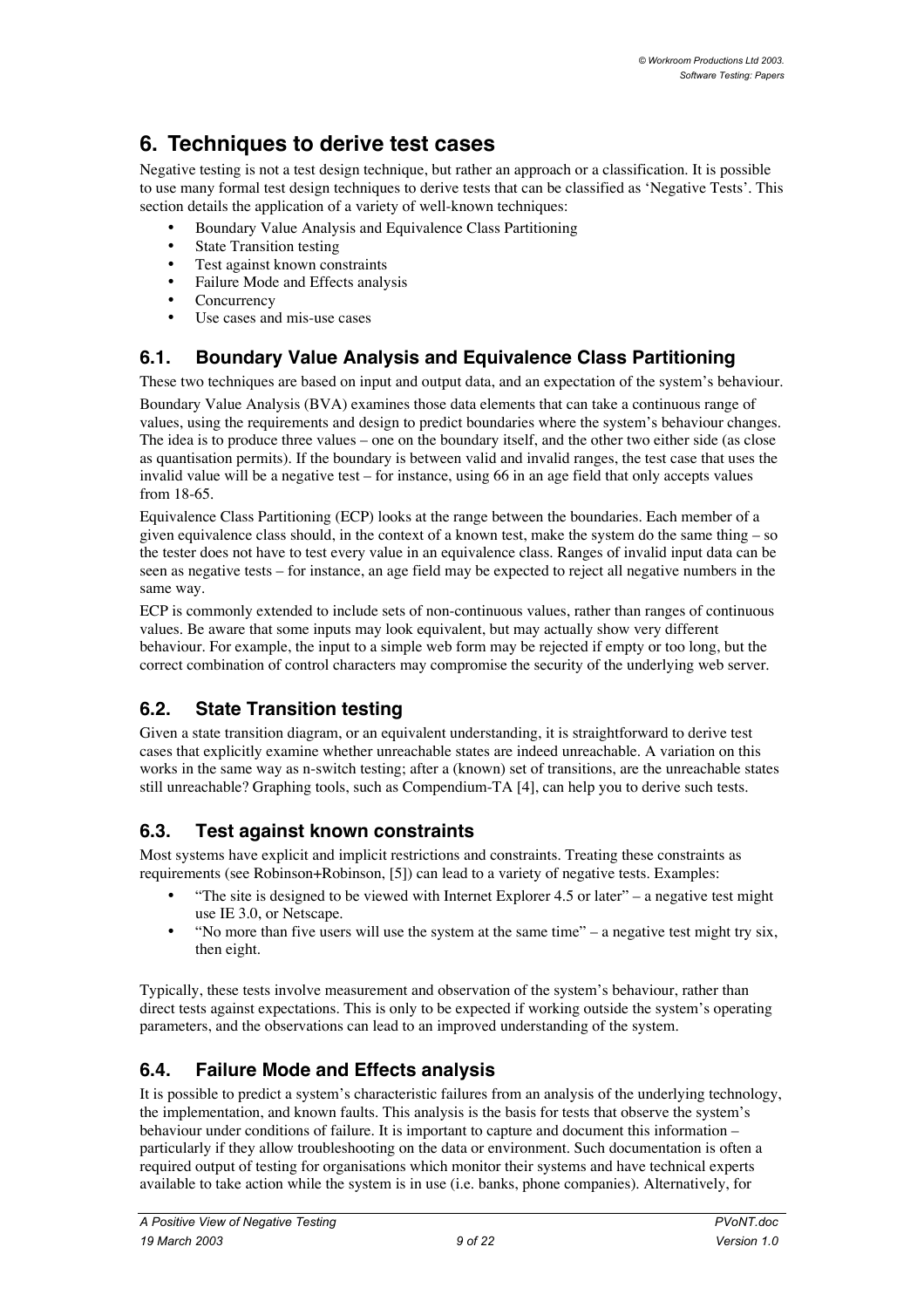more widely distributed packages, the information can become part of an FAQ or troubleshooting guide.

These tests may be impossible to execute without an effective test harness or application driver. Such harnesses are often custom-built, and may need to run with instrumented versions of the code. However, tools such as Canned HEAT and Holodeck (both from the Florida Institute of Technology, [6]) allow generic failures to be introduced to software running under Windows.

#### **External and Internal Failure**

The distinction between external and internal failure is necessarily subjective. If a system is seen as a unit of working code, most failures are external, while if a system is seen as a complex collection of co-dependent processes, operating system and hardware, the same failures might be internal. Some test groups class external failure as failure of a system that is not under control of the developers, while internal failure is failure of a system that can be fixed. This reflects the response rather than the problem.

#### **6.4.1. Families of failure**

There are a range of sources that can help you develop families of failure modes. Root-cause analysis on existing faults, system design documentation, knowledge of characteristic problems of the infrastructure can all help identify failure modes and so provide the source for derived tests. Appendix II gives a short list and pointers to further resources.

### **6.5. Concurrency**

Testing concurrent use of resources can be a very fruitful way to discover bugs. Initial analysis involves identification of data, database entities, files, connections and hardware that more than one process might try to use simultaneously. Simple, custom-built tools can help by allowing the tester to make use of a resource before the system does, and release it at a time of their choosing. Tests should also check that the second requestor does eventually get control of the resource. More complex tests will look at more than two requests, queuing, timeouts and deadlocks

## **6.6. Use cases and mis-use cases**

Use cases, in practice, tend to deal with 'happy path' use of the system. Their coverage of the varieties of bad input, cycles of rejection and partial transactions is often sparse. The term 'mis-use case', while not remotely standard, can help to identify and differentiate these explicitly.

Use cases that exercise these paths can help to improve the design by illustrating user activities that are outside the normal range of expectation, and allow a formal approach to test selection and coverage.

Some general mis-use cases for a GUI or browser could include the following actions or variations:

> Field entry: varying order from usual sequence on form Re-entry following rejection of input Choosing to change existing details Use of 'cancel' Use following 'undo' On browsers, navigating using the 'back' button, bookmarks etc. Starting sequence halfway Dropping out of sequence / interaction without completion/logout.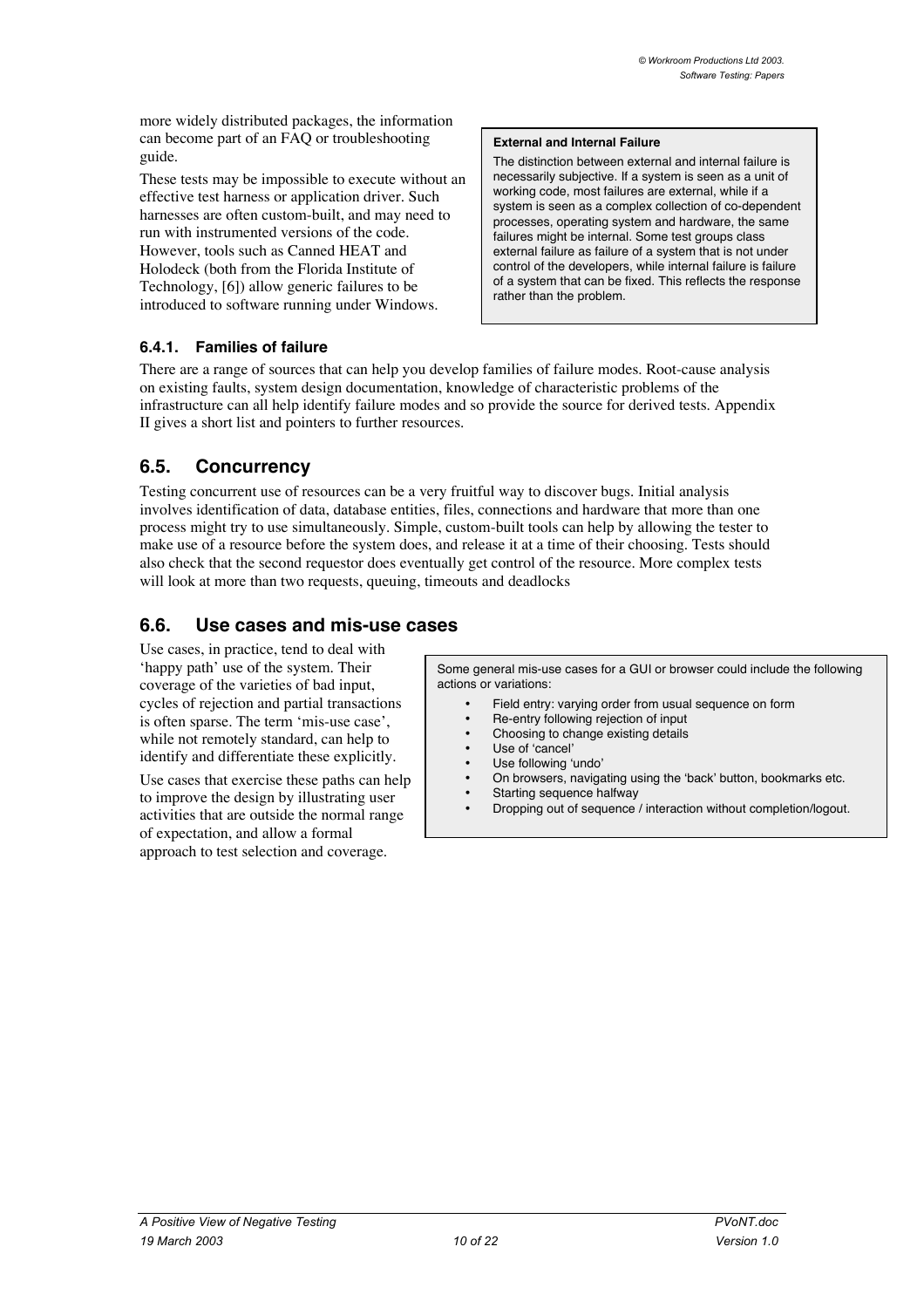# **7. Semi-scripted testing**

Semi-scripted tests can introduce some of the control of scripted testing, without needing as much maintenance. They are a fine way of helping the more exploratory parts of negative testing to stay on track.

## **7.1. Checklists**

Where a fully scripted test may be hard to write and maintain, a checklist can provide a simple way to control, limit and measure test activity. Such checklists can be maintained more easily, and if stored centrally can act as the basis for new tests throughout an organisation. Useful checklists for negative testing include:

Lists of input that should be tried when checking validation or failure with bad input Known exploitation techniques Lists of error messages Environment / configuration outside constraints Steps along a 'happy path' and variation Harsh but possible sequences – 'Soap Opera' tests

## **7.2. Measurement under controlled circumstances**

It is hard to quantitatively define the expected outcome of some tests. Some tests require measurement and observation of a number of interrelated factors, with no pass/fail decision at the end. In order to get consistent results – or to measure a degree of inconsistency - it is useful to have a scripted, repeatable approach. This also allows a baseline; testers can deviate from it and record the changes that they tried.

This approach is particularly suited to failure mode analysis, recovery functionality following system failure and problem resolution actions from the exception-handling system.

## **7.3. Scalability**

Testing is a predictive activity. It may be necessary to use a small system to predict the behaviour of a large one, or to predict an existing system's response to a change in volume. All systems will fail under some combination of volume or stress, and tests that seek to find the system's limits by driving it to failure can be classed as negative tests.

A failure may not be as obvious as a system crash, and trends in response time and queue length may give an early warning. Observations made of a test system as it is driven to failure can help identify problems in a live system before they become fatal.

#### **Simpler to write than to perform**

Negative tests are often simple to write, but hard to do. This applies particularly to failure modes, concurrency, and exception handling. This need not be a problem; the tests have great value as thought experiments for designers and exploratory testers.

Ensure that such tests have sufficient time and tool support. Fault injection tools can make impossible tests practical, and monitoring tools allow problems to be studied 'in the wild' i.e. during a volume test.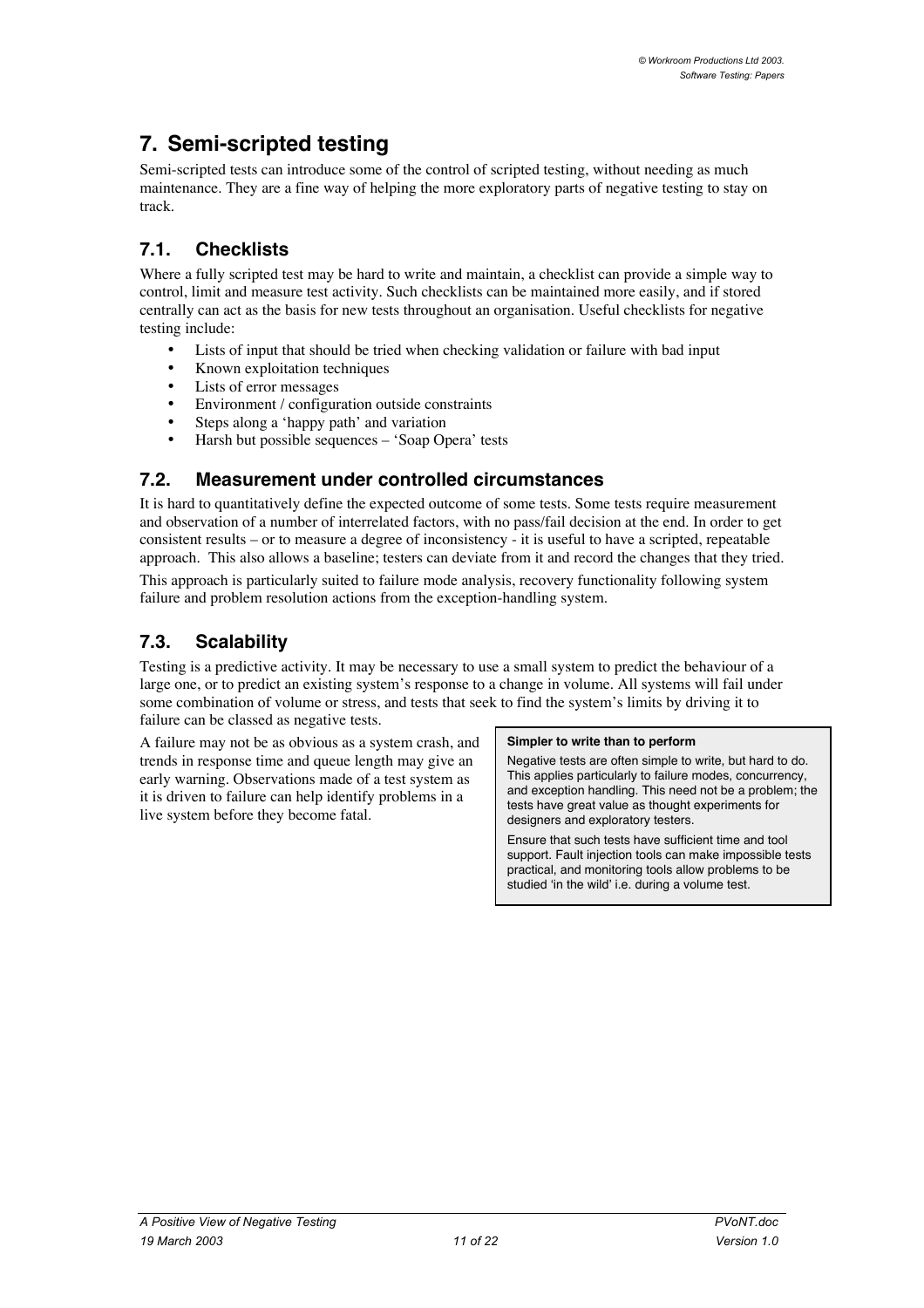# **8. Ways of approaching test execution**

Any test has the potential to expose a weakness during execution. It is important that testers can recognise and exploit these weaknesses – either by adapting the current test, or with a newly designed test later in the process. Designing negative tests to exploit these observed weaknesses is, in essence, exploratory testing. This section covers ways that testers can more easily observe weaknesses, and find effective exploitations.

## **8.1. Recognise and exploit weaknesses**

Finding and exploiting weaknesses is essentially opportunist – and, like all opportunism, can be greatly helped by preparation, and by being in the right place at the right time. It relies on the tester's experience in two areas; observational skills, and knowledge of the underlying technology.

### **8.1.1. Observational skills**

Observational skills help the tester to spot symptoms that indicate an underlying flaw. A slow process, an extra button press, an inappropriate error message can all indicate that a system has a weakness. To the experienced tester, a weakness can be suggested by the choices available at points along a path, by a default value, by a slight change in behaviour where none is necessary.

These symptoms are hard to spot – they may not be noticed, or they may be so common and apparently insignificant that they are ignored. An effective negative tester makes a broad observation of a wide range of information, and is able to sift out the symptoms from the noise. In doing this, the tester relies on the extraordinary power of the human brain to find and match patterns in apparently disorganised information. This power is enhanced by experience.

Observational skills can be acquired on the job, but are honed by practice and discussion. Presenting models and trends within the team can both refine a tester's abilities, and help train other members of the team.

### **8.1.2. Knowledge of the underlying technology**

Knowledge of the underlying technology (including the system under test) allows the tester to make use of their observations;

Propose (and test) an exploitation that opens up the weakness effectively and repeatably Identify similar weaknesses and failure modes

Value the weakness in terms of potential for harm and ease of attack

Using this knowledge well requires a creative approach. An inventive tester may be able to use an aspect of the system in an entirely unexpected way – and in doing so, circumvent all existing checks and balances. The knowledge is system dependent, and as such is always acquired while actively working on the system - although experience may allow some testers to acquire it more quickly. An ability to draw analogies between testing and other experiences can help to model and communicate key ideas, and can give the tester a framework for an unfamiliar system.

## **8.2. Build models of failure, as well as success**

A tester can gain insight into the system under test by building simple models. An extension to this is to try to fit symptoms and weaknesses into the model; modelling the system as it exists, rather than as it should be. If the system deviates from expectations, change the model so that it fits the behaviour. The resulting model may have a clear potential for further failure, revealing the exploitation that will open up the weakness. The approach could be described as exploratory failure mode analysis.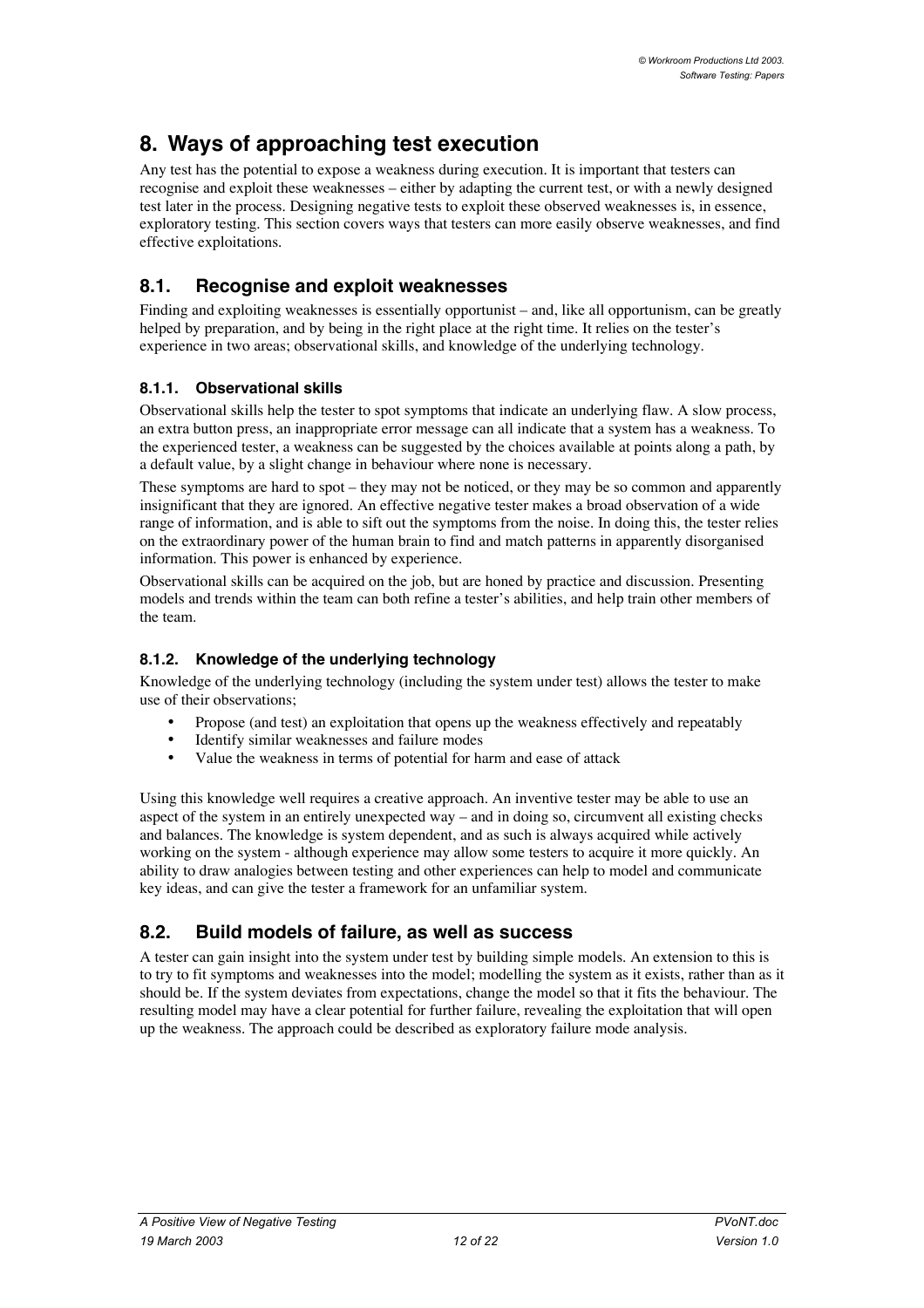

Modelling a system that includes potential problems is something that many testers do, and it is one of the underlying skills of testing 'intuitively'. The example above is a model of a failing validation process, but two more general modelling techniques stand out: state transitions, and bug clusters.

#### **8.2.1. State transition – unexpected states and incomplete transitions**

A state is characterised by a set of behaviours, and it is possible to model the system's internal state machines by observing behaviours that form a set – a different set of behaviours; a new state. Building a state model can be an effective way to reveal weaknesses. Problems show up when an expected state does not have the normal set of behaviours: the tester has found a breakdown in the system, or their model.

The breakdown may be a problem, or may be exploited to reveal a problem; typically, the difference is caused by an incomplete transition (if the underlying states are implemented poorly), data corruption, or inconsistency between design and implementation. Problems may not be manifest on the first entry to a state, but data corruption, in particular, can cause failures to be revealed on subsequent visits to ostensibly the same state.

Many experienced testers make these observations without consciously making a model, whether they are doing scripted tests or exploring the system. Indeed, it may be preferable to develop tester skills in such a way that observation and recognition is done constantly and almost subconsciously, allowing the tester to concentrate their attention on the task at hand, but able to notice inconsistencies and possible exploits.

#### **8.2.2. Bug clusters**

An underlying problem that is the cause of one error may yet be the cause of many more. Because of this, faults are not randomly distributed, but fall into families. Such families are sometimes called 'Bug Clusters'. (Kim Davis, Robert Sabourin, [7])

Testers should look out for bug clusters when executing and designing negative tests; a model of the underlying error and its causes may lead the tester to design more tests, with a greater expectation of finding problems.

Bug clusters can lead to lots of identified bugs, and to a greater understanding of risk and coverage. They can expose weaknesses in the software development process, and make a persuasive case for improvements in design and coding practices.

#### **8.2.3. Finding faults without doing more testing**

A bug cluster or other model may encourage testers to concentrate on faults they expect – significant or not. This is often satisfying, but the model itself can hold the key to a faster, cheaper way of finding remaining faults.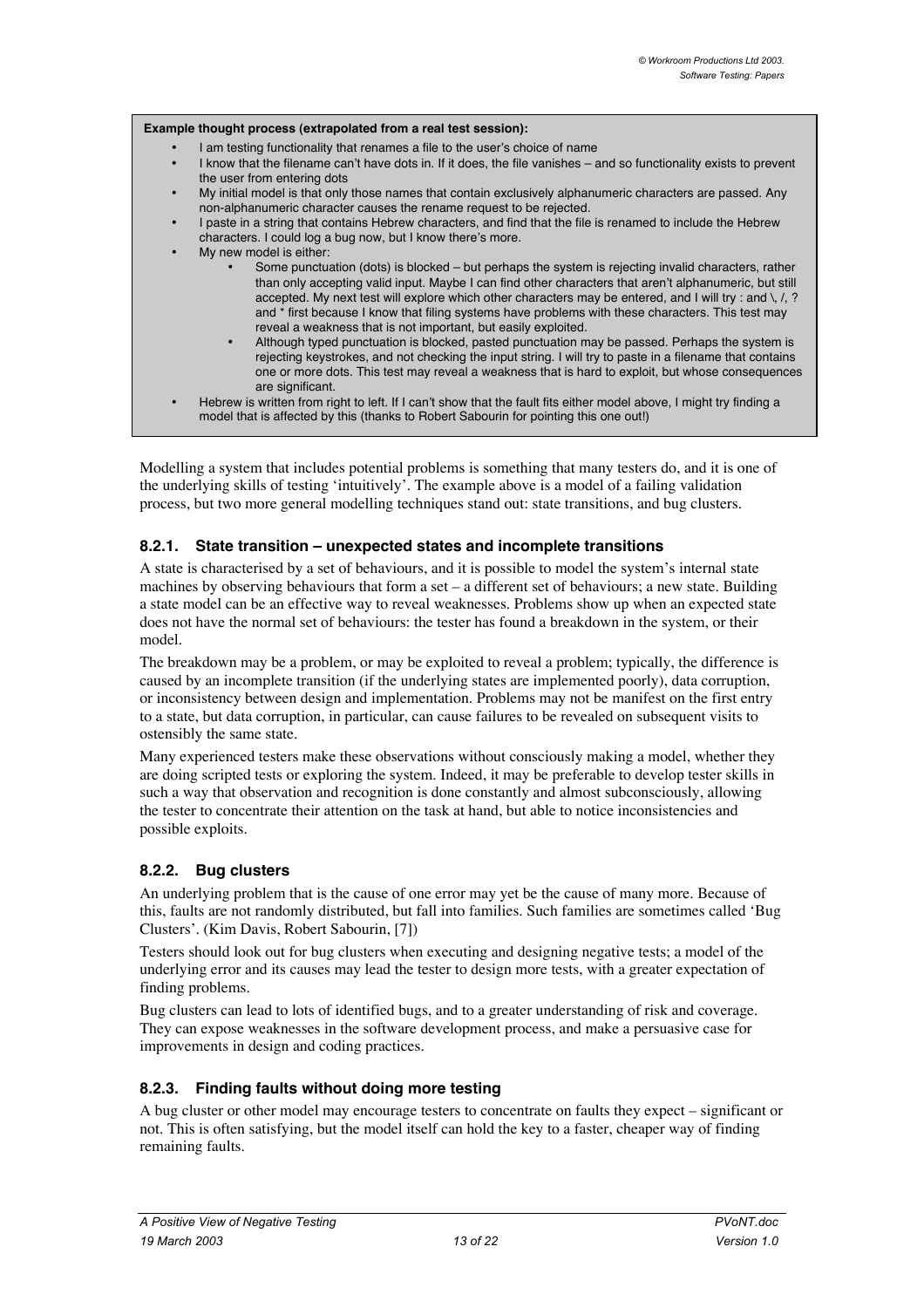Rather than making the faults reveal themselves through failures, it may be possible to take a systematic approach to finding the errors in the code. In this sense, design and execution of new negative tests is passed up for a well-aimed review, and the bugs are found with less effort poured into test execution.

### **8.3. Intuitive testers: Bloodhounds, breakers and bug hunters**

Bloodhounds follow a trail to their quarry. Some testers operate like bloodhounds; they follow a trail that is almost imperceptible to onlookers – often without knowing precisely what is at the end of their trail, but sure that there is a problem to be found, out there, somewhere.

Some people break things. Your users will. Feel happy if you have one or two people who break things on your team (but perhaps don't feel so happy if you have a team who can't do anything but break the system!). These people can find a bug in anything, but without some discipline or skill, they find lots of non-reproducible bugs, and have difficulty diagnosing the underlying problems.

Bug hunters are experienced testers, able to use a range of tools to separate and diagnose a bug from its symptoms, untangle interacting bugs, identify problems that are caused by the test environment/data, reproduce 'unreproducible' bugs and a host of other vital, difficult tasks.

## **8.4. Tool use**

Negative test execution can be enhanced by a range of tools. The most effective tools for negative testing, as for exploratory testing, are perhaps those which give a new perspective of the system; tools which encourage the testers to ask '*Why* is it doing *that*?'.

Capture-replay tools have their place – particularly for setting up tests and avoiding manual errors during repetitive tasks – but negative testing depends on manual observation of the system's actions, however automated the test execution.

It can be also useful to capture some perspective of what the tester is doing, so that their actions can be reviewed after a fault is found. Such a review can allow a problem to be reproduced more easily, but may also change the tester's perception of what they were doing. No tool can capture all aspects that may affect the outcome of an action, but session logs, pair observation, periodic screen-capture tools (example Spector [8]), the 'capture' part of capture-replay tools and video cameras / webcams can all prove useful. These tools are particularly useful for studying testers who are not part of the regular team, but who always seem to break a system in the first few minutes of use. For no obvious reason, this trait is common in managing directors.

Test sessions and session logs (Bach [9], Lyndsay [10]) have a part to play in managing the scope and duration of exploratory testing, and are useful tools to direct the efforts of bloodhounds and breakers.

It is also useful to have some sort of tool that can look at the underlying data – and ideally, compare 'before' and 'after' snapshots. This is often the only way to directly discover data corruption, particularly if the data corruption is happening in an unexpected location. Although such tools tend to be custom-built, something that can take a snapshot of part of a database or the environmental variables can be very valuable. It may also be useful to have access to a debugger, to allow some kind of inspection of memory and internally held variables.

System inspectors, such as network, CPU, and memory monitors, can give an early warning of failure, and so help in designing and aiming negative tests. The unit test process may have generated customised tools that act as a reversed test harness; they watch the system under test.

Fault injection tools can cause the system to react as if an external failure has just happened, allowing testers to explore circumstances under which the system should fail, or handle failure. Custom tools or code intervention tend to have fixed capabilities, but newer tools such as Holodeck and Canned Heat [6] generically manipulate the system's environment.

A tester needs to be able to recognise a working state. This needs tools to look at internal aspects of the system, and observation skills to spot weaknesses that perhaps did not exist before the return to a working state. The tester's exploratory, observational skills will be vital, even when executing a scripted test.

A tool to refresh the system after a test is particularly important for negative testing, where failures can leave the system in a compromised state. The more frequently the test environment is refreshed, the more reliable the test results and diagnosis. This must be balanced against the reduced opportunity to observe problems from previous tests.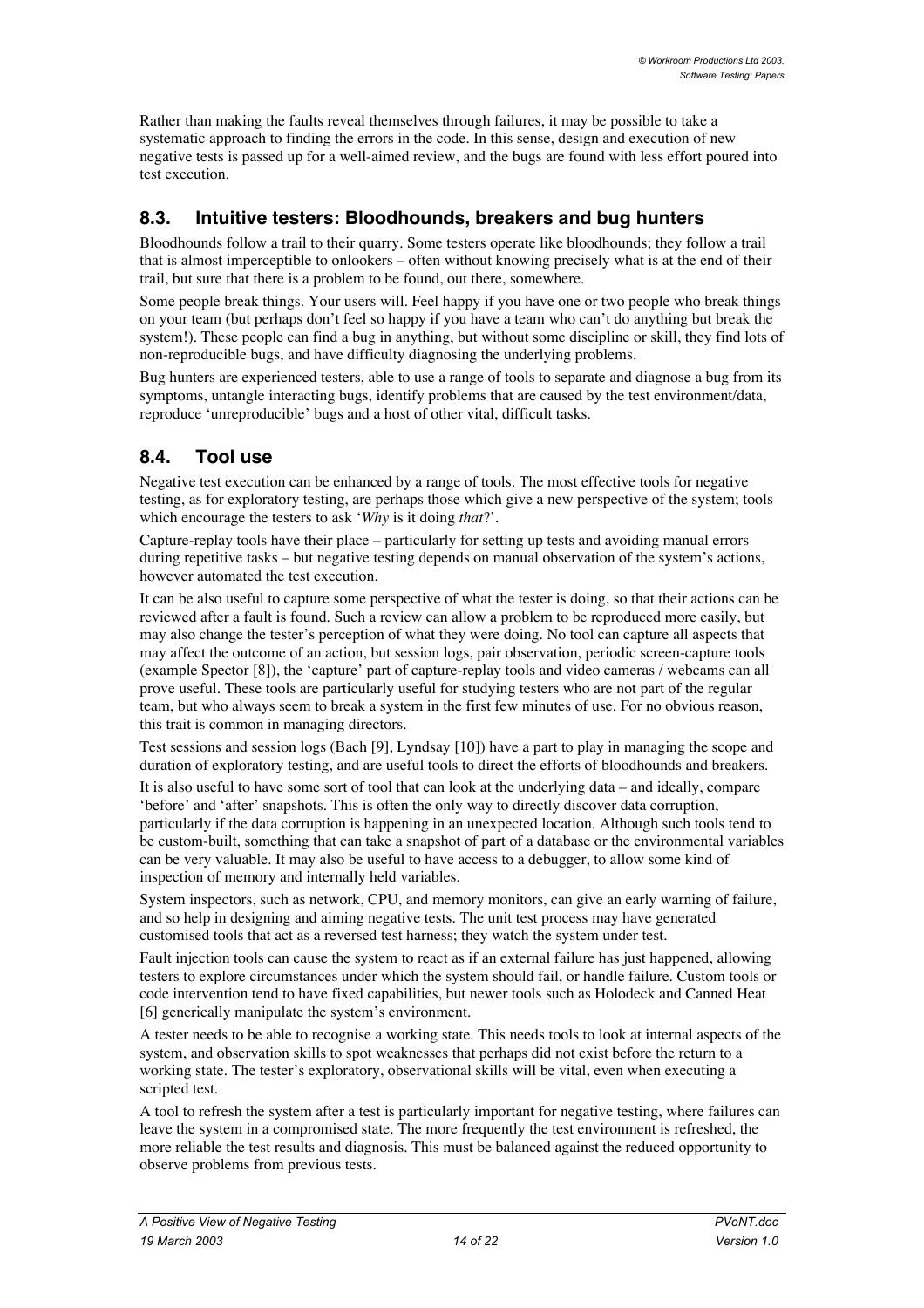# **9. Diagnosis and logging**

Making a well-supported model of a failing system leads directly to a diagnosis of that failure, and most diagnostic testing involves some degree of negative, exploratory work. However, as failures found during negative testing can be particularly hard to diagnose, diagnostic action may not always be appropriate.

## **9.1. Diagnosis**

Testers should be aware, particularly when using a known exploitation, of well-trodden paths; if the system under test exhibits a generic failure under well-known circumstances, it may be more productive to note the weakness and its likely consequence than to follow the generic failure to its bitter end. Consider the cost of diagnosis in terms of missed opportunities; with fixed deadlines, a fourhour diagnosis can mean that you lose four hours testing, and the corresponding potential to find new bugs.

Some weaknesses enable malicious action or security breaches. However, not all flaws expose the system in this way. In practice, users often feel that they share in some of the blame for a problem that is caused by actions that seem irresponsible; depending on the state and use of the product, there may be more important work to do than to prevent users shooting themselves in the foot.

Catastrophic failures can cause a system crash that leaves no usable information about how or why the crash happened. If the problem is not reliably reproducible, it may be helpful to record as much information as possible about each occurrence, including timestamp and system conditions. This can help assess the severity of the problem, and may help identify patterns that lead to a possible cause.

## **9.2. Logging**

Although it is common practice to develop models of the way the system is failing, it is a poor idea to state these models as if they were facts. The model remains a model, and however useful it has been for finding further problems, may not reflect the true nature of the system.

Some projects have a policy of developing an operations manual during testing, to help the operators of the live system diagnose and possibly fix problems. This manual is jointly developed with the design and coding teams, particularly those who have been involved in fixing problems and tuning the testing environments. Logged bugs from negative testing will be the source for much of this document.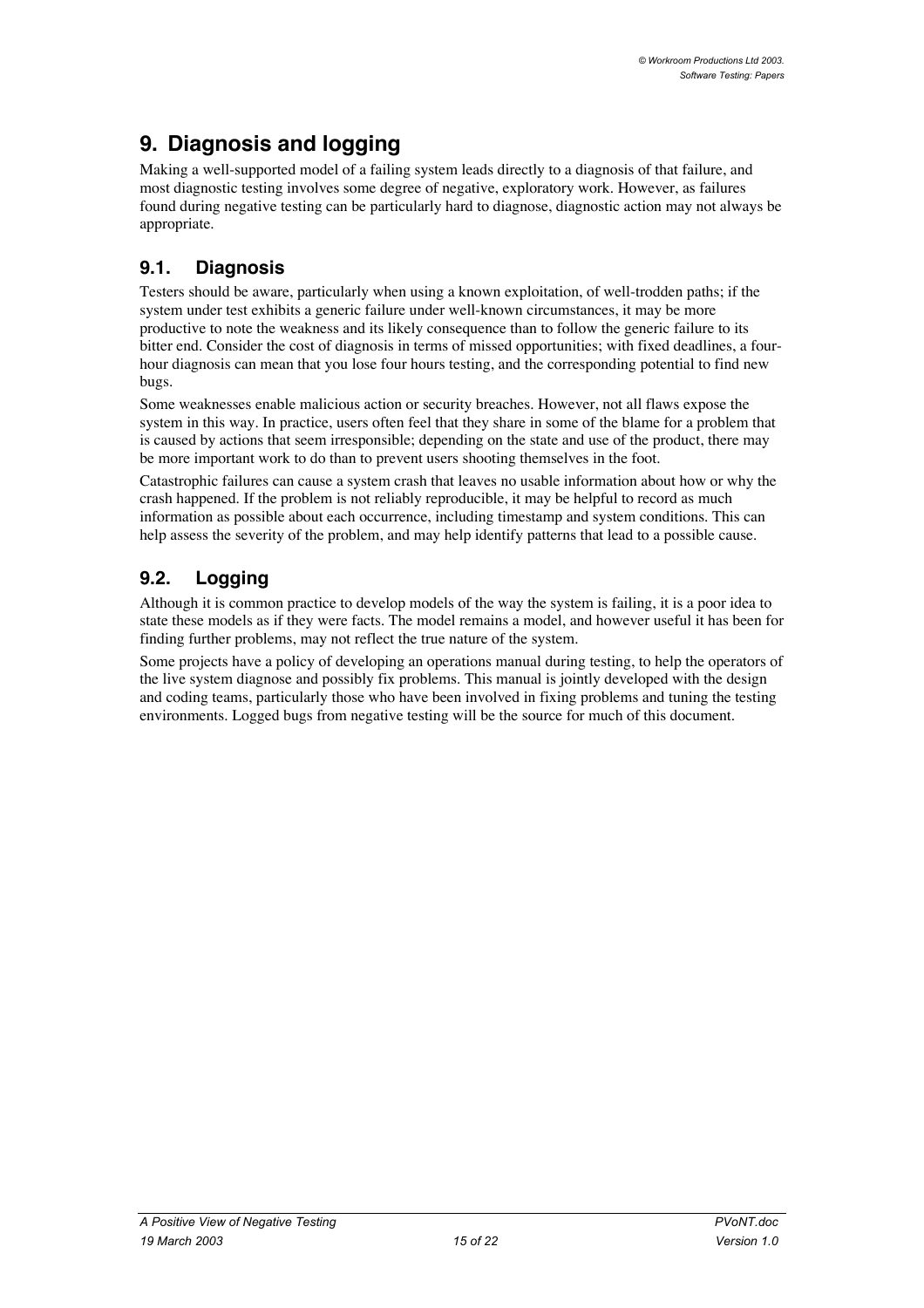# **10. Testing functionality that copes with exceptions**

Handling exceptions well takes a great deal of code – and the proportion of exception-handling code generally increases with system maturity and stability. The exception-handling system can itself be a dense source of bugs, and those bugs may be hard to spot. See Appendix I for details.

A typical model covers detection, notification, handling the exception and returning control to a working state:



Note that this may be a looping or recursive process; the *handle* and *return* steps may return control to the failing process, the requesting process, or terminate at a range of levels.

## **10.1. Exception detection**

A system will detect and handle many more exceptions than the user ever gets to see. Formal techniques, particularly Failure Mode and Effects analysis, will help to identify these exceptions.

Exception detection is an important part of unit testing, and is greatly helped by test harnesses. It is harder to do well at a later stage with an integrated system. When designing tests, it is worth bearing in mind that:

The problem may be detected well after the problem has happened

Some problems that are detected as an absence of resource may be mis-identifying a delay in response from that resource – further functionality may be required to measure time taken for a response.

## **10.2. Alerts and logging**

Information about a detected exception can be sent to many places, and may be stored for later use;

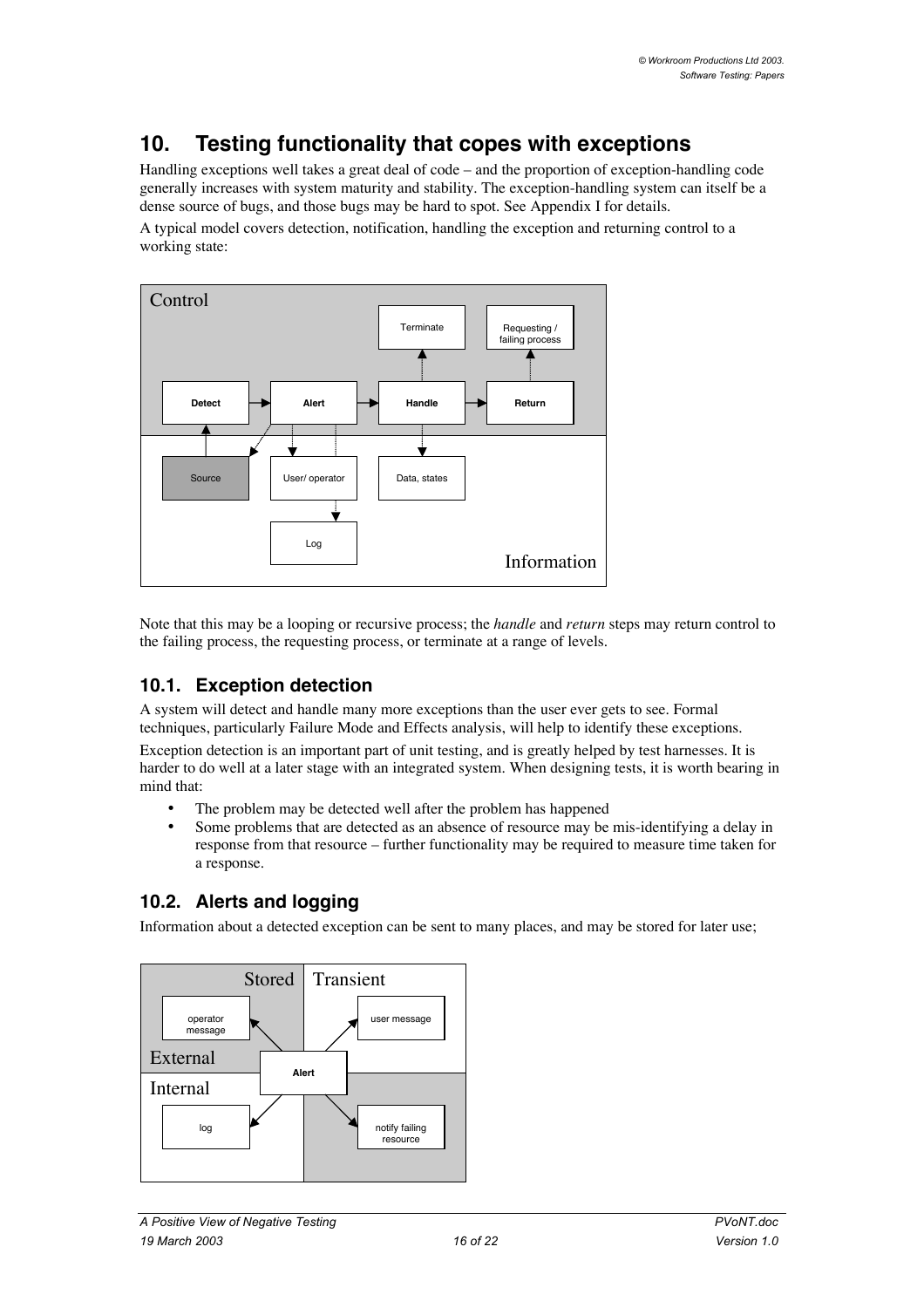Many systems have generic routines to enable the information to flow, and generalised test cases can be derived using formal techniques. Test designers should be aware of common failings (Appendix I). It can be useful to extract the external error messages from the central store, or (if hard-coded) from the code. This will give an insight into the scope of the error-messaging system, and help assess coverage.

## **10.3. Problem resolution**

A problem can be resolved in many ways, and tests need to reflect the specific solution implemented.

Tests should be structured to allow observation of other processes and their reaction to any resolution. Note that the resolution can cause further rejections. When deriving tests that cover successive rejections, modelling this aspect of the system as a state machine can be useful.

Some problems can only be resolved by system recovery. Robustness is crucial, and if a decision is made to exclude negative testing from a phase, it is important to consider recovery functionality separately, from a point of view of business risk.

#### **Recovery Functionality**

Some problem resolutions invoke functionality that enables the system to avoid or recover from catastrophic failure. Examples include:

> Fail-over Restart following failure Restore from backup Rollback

These resolutions may be part of a well-specified process and often involve skilled diagnosis and manual .<br>intervention

## **10.4. Return to a controlled state**

It is hard to know how much needs to be done to get a system back on track, and this makes it hard to design and code functionality to do it well. It also means that it is hard to test. While it is possible to script tests that check that a system has done all it was *meant* to, this is only half of the story. Failure to return to a working state may be revealed by intermittent or non-reproducible failures, and may only be shown much later than the original error.

## **10.5. Unscripted testing of an exception handling system**

Negative testing exercises the exception handling system, and testers should have a good opportunity to observe weaknesses without actually testing the system explicitly. Appendix I contains a short list of characteristic problems that may allow weakness and exploitation.

However, because the exception handling system perturbs the system under test, it can also be a good tool to open the opportunity for an exploitation. For instance, as a response to bad input, the exception handling system may generate a modal dialogue preventing further input – but if the dialogue is closed or bypassed, it may be possible to pass that input into the system.

Whittaker's *How to Break Software* [11] gives succinct and practical advice, and it is not the purpose of this paper to paraphrase the excellent information in that source.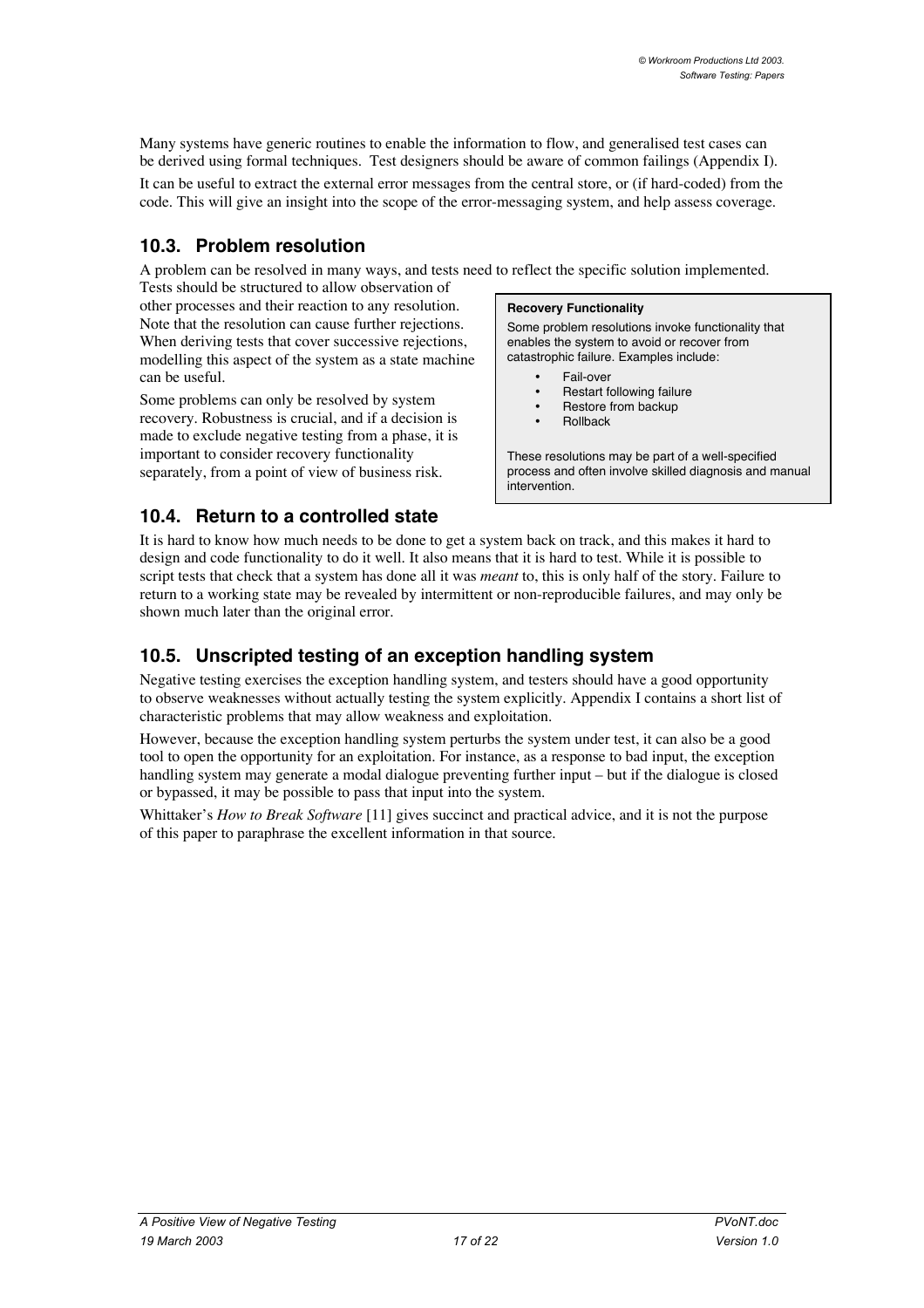# **11. Criticisms of Negative Testing**

Negative testing comes in for a lot of flack. It is questioned, excluded and occasionally ridiculed. This attention and frequent self-justification means that it is often well aimed, and an effective way of finding good bugs. Some frequently heard criticisms are:

## **11.1. "That's an acceptable failure"**

Counter to received wisdom among testers, some failures are acceptable.

Counter to received wisdom among coders, some unfixable failures are still unacceptable. A failure that does not have a fix does not become an acceptable failure.

It is best to defer to the customer, then the design. If the requirements state that "It should fail under those conditions", they could be changed to "It should fail like this under those conditions"

## **11.2. "But that would never happen in normal use"**

It is hard to make predictions about real-world use, but it is sure that real users will find ways of using the system that were not originally considered. It is also worth considering the 'real-world use' of malicious users, who understand characteristic weaknesses, and seek to exploit them. Negative testing can be used to identify these weaknesses, and give confidence that the system can cope with changes in use. It has been said that testers should spend their time where the users spend their time [Erik Petersen, STARWest02]. This is not necessarily true for negative testing, particularly when dealing with the potential for significant failure.

A list of common exploitations can be shared with the people who assess bugs – not only is this easier to read and digest, but the exposure may result in action to find and fix all bugs that share the same exploitation, rather than reject them piecemeal. Be careful, however, of calling all bugs that share the same exploitation 'duplicates' – the coders may not fix the bug, but make the system harder to exploit. This approach keeps the weakness, and a better exploitation may be found. However, it may be the only solution, particularly in cases where the weakness is inherent in the design, or exists in a third-part product.

## **11.3. "Don't the other tests do that?"**

Most tests that look at input and output are weak tests. Their success is based on the output fitting some criteria of correctness. A stronger test would want to check that all of the right results have been returned, none of the returned results are wrong, and that nothing unexpected has changed. Negative testing can be strong, compared to weak functional testing, and can spot problems that would be missed by simply checking the functionality.

## **11.4. "Why find a problem we can't fix?"**

Negative testing discovers errors outside 'code' – design, other components, even other hardware.

Why go after errors in stuff we can't fix? Because we are customer advocates, not coders. We want to know when our paymasters will have a bad day – not when we have made a mistake. Maybe there is an area we need to look at harder, maybe there is a complexity we have missed, maybe someone else has made a mistake (unthinkable!).

Any fault found, regardless of ownership, gives us valuable information about the experience the users will have using our product. Whether it is our fault or not, we would prefer the customer not to experience crashes, data loss, corruption, security breaches – and negative testing can help us discover areas where we could improve their experience; failing more gracefully, giving more information, allowing a 'safe' option. This may increase the complexity of our product – but it may also be an opportunity to add business value.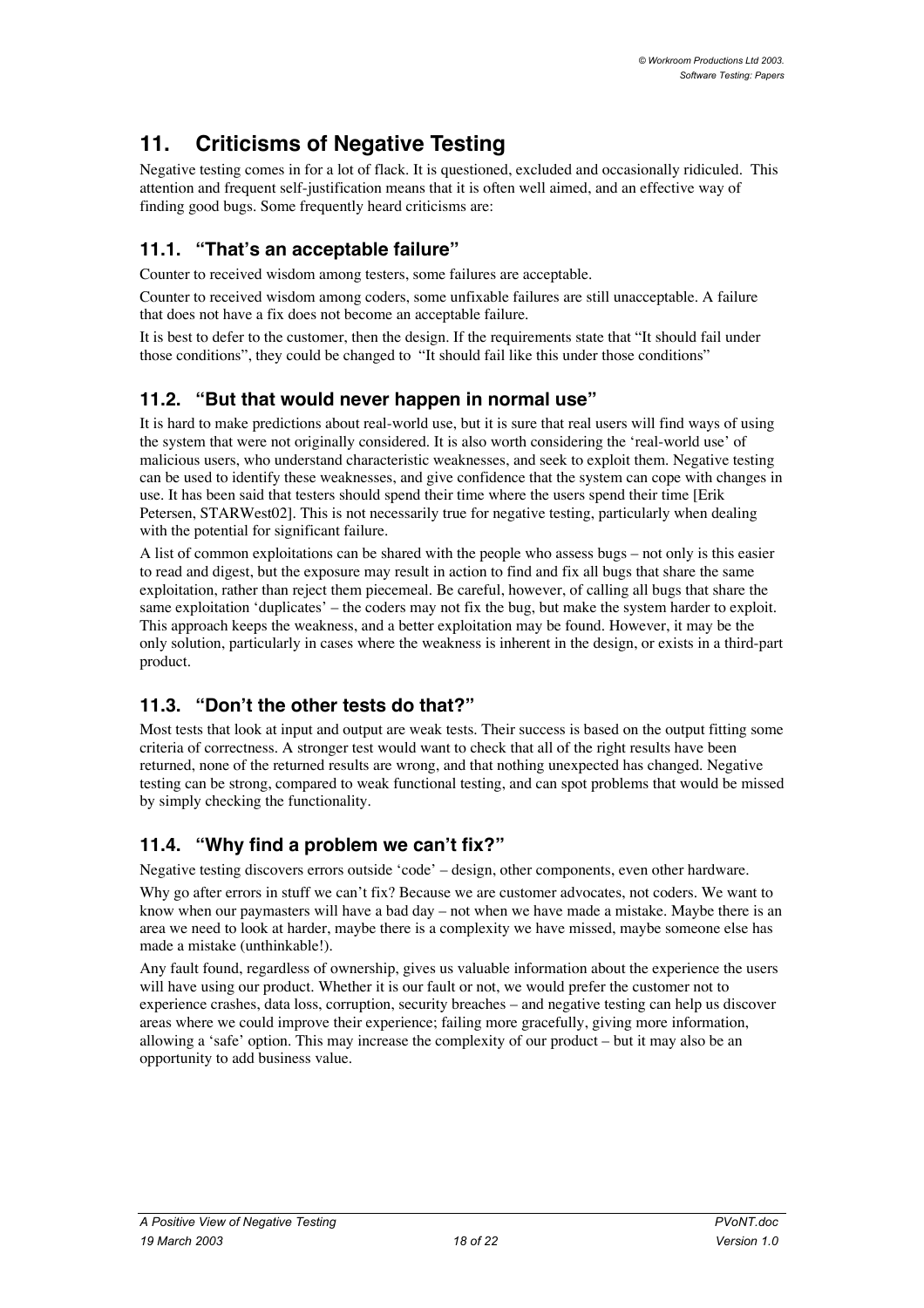# **12. Conclusion**

The following statements summarise the author's experience of negative testing.

Negative testing is a core skill of experienced testers, and requires an opportunist, exploratory approach to get the best value from the time spent.

Negative testing can not only find significant failures, but can produce invaluable strategic information about the risk model underlying testing, and allow overall confidence in the quality of the system. However, it can reveal fundamental flaws in the project, as well as the product.

Negative testing is open-ended and hard to plan granularly. It needs to be managed proactively rather than over planned.

Although negative testing is a powerful and effective approach, it is also a hard-to-manage task that has the potential to produce unwelcome information. Attempts to ignore or exclude negative testing may need to be robustly opposed.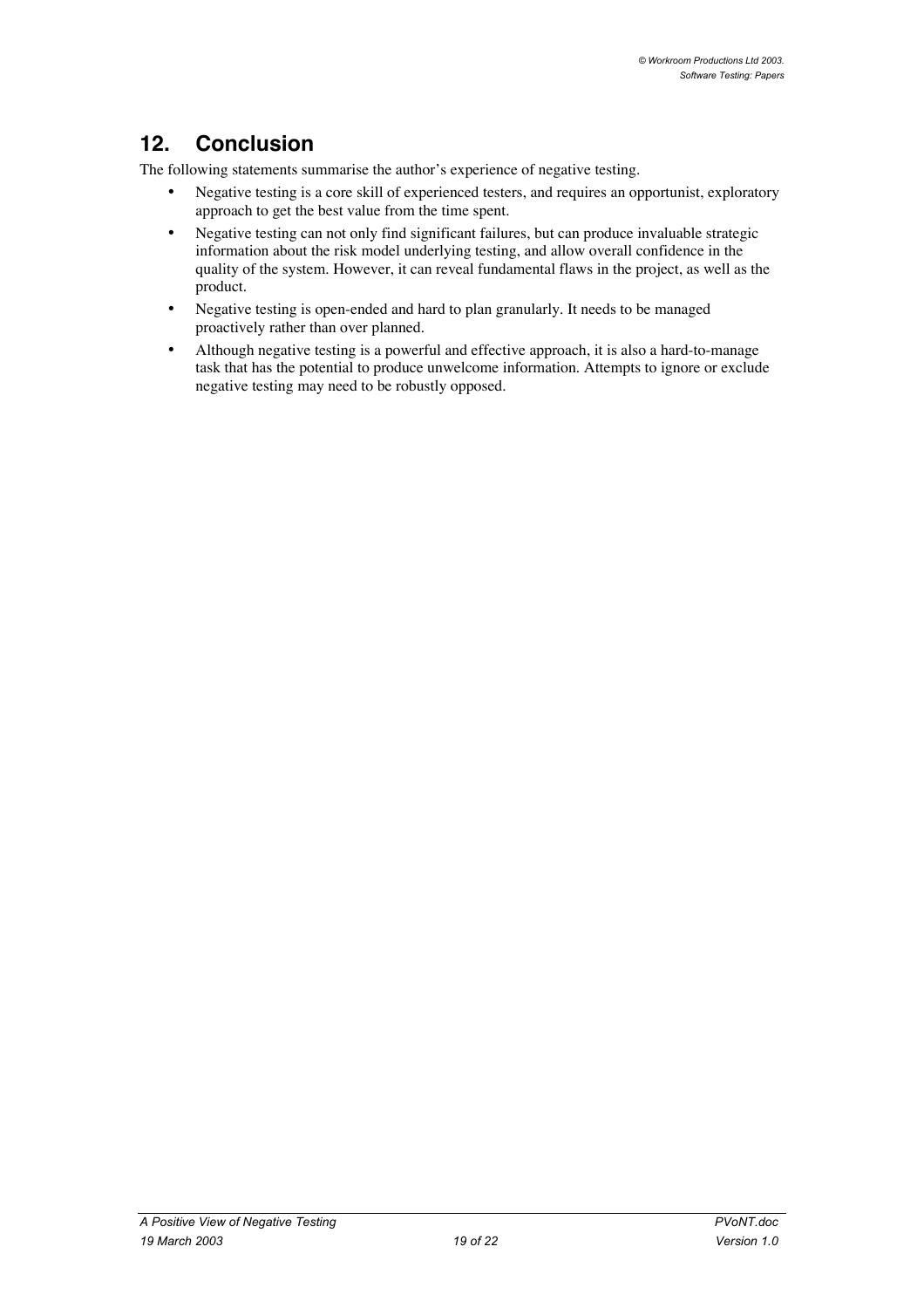## **13. Appendices**

### **13.1. Appendix I: Characteristic exception handling failures**

The following examples may help to identify possible tests;

A single fault can trigger many failures, particularly when processing a large amount of repeating data. Example; a switch re-configuration causes all records of phone calls to be improperly formatted – now the system will pass all calls through non-optimised errorhandling routines, and write details to a log. Handling the volume of problems can cause the system to slow, and cause its storage to fill. This may, in turn, cause further errors, and the problem can accelerate.

If an exception is not detected, the system will carry on as if no problem has been found. This can often lead to problems at an Operating System level, as requests are made that cannot be fulfilled.

If an exception is detected, but the message detailing that information is lost or delayed, the system may carry on as if no problem has been found. This can often lead to worse problems. When asking a user for a corrected input, the system may block further activity. Systems can get stuck in this state, and may also restrict valid activity, such as screen re-draws and other background tasks. This problem can also be influenced by handling control to another process (a screen-saver, say) while in a restricted state.

Simple logging mechanisms may not scale, introducing problems of concurrency, disk space or resource hogging.

If a great many messages are sent to an observer or log, they may be ignored (so many that the problem becomes expected) or obscured (one important message is hard to spot in many irrelevant ones).

Coders often write code to act on known error conditions. An unrecognised error condition may slip through undetected. With input validation, if the code excludes only known input errors, an invalid entry that is not recognised may slip through. It is better practice to exclude everything that does not fit the expectations of valid input than to exclude everything that fits expectations of invalid input.

Poor messaging is a common flaw. Obscure, incomplete, duplicate or ambiguous messages not only cause problems to users, but also make negative testing harder – and may signify misunderstandings in the design/coding team or other systematic errors.

Localisation / internationalisation will require the text of user-facing error messages to be chosen from an appropriate language set. This may introduce new functionality, and will certainly be problematic on systems that have hard-coded error messages.

Generic messaging systems typically store their messages centrally, referring to them by an identifier. This can lead to problems where the wrong message is sent; either because the data is corrupt or badly set up, or because the coder has used the wrong identifier. It may be necessary to test the data itself.

Resuming control flow from the correct point is not necessarily trivial. It involves passing complex information, and returning control to a state that can cope, but is not functionally different from the state that threw the initial error. It may be necessary to carefully check the state of the system before executing more tests.

Tidying up after an error is also not trivial. A system may need to resubmit requests, tidy screen and memory, rollback transactions, restart processes and return control to the right point, in the right state. If the error has been caused by a bug elsewhere, inconsistent information may have been passed into storage – and later tests may be compromised. Exceptions that are handled uniquely, outside an existing exception-handling process, may be less reliable, and less tested, than those handles by a centralised, generic process. Error messages can have multiple or ill-defined meanings (i.e. poorly maintained legacy system). A definitive list of errors can reduce the impact of this problem on testing, and including an unambiguous numeric code can hep testing and support.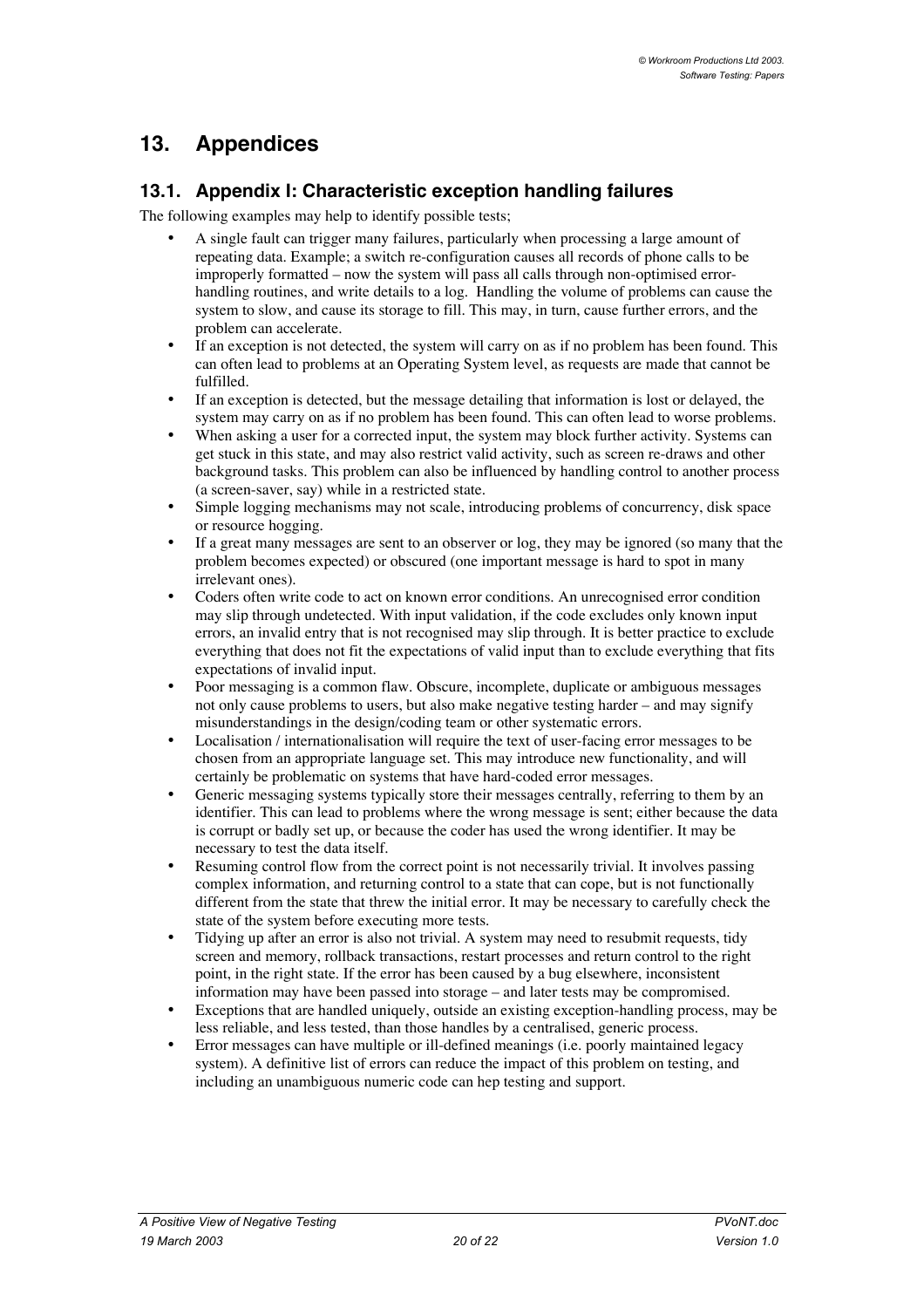## **13.2. Appendix II: Families of failure**

The following list is by no means exhaustive, but may help trigger further ideas about possible failure.

External resource: unresponsive, slow response, unintelligible / inappropriate response Co-operative process failure: particularly intermittent processes, multi-tasking and recursion Concurrent use: resource locked, request for lock refused, deadlock, lock response delayed Sacrificial processes: processes allowed to fail and recover in a controlled manner File system: File cannot be found, opened, read, written to, permissions changed, file system recognises media error, media removed, media full Network: Network down, network busy/slow, transmission segment lost/corrupt/out of sequence, dialogue between processes interrupted Memory: not enough for requested allocation, fragmented Limits reached: Queues, licences, threads, connections, array size, resource allocation

Ordered and classified lists of faults at:

*Bug Taxonomy and Statistics (2001)*, B. Beizer, O. Vinter http://inet.uni2.dk/~vinter/bugtaxst.doc

*Testing Computer Software (Second Edition): Appendix: Common Software Errors:* Cem Kaner, Jack Falk, Hung Quoc Nguyen

http://qacity.logigear.com/nr/qacity/documents/common\_errors.html